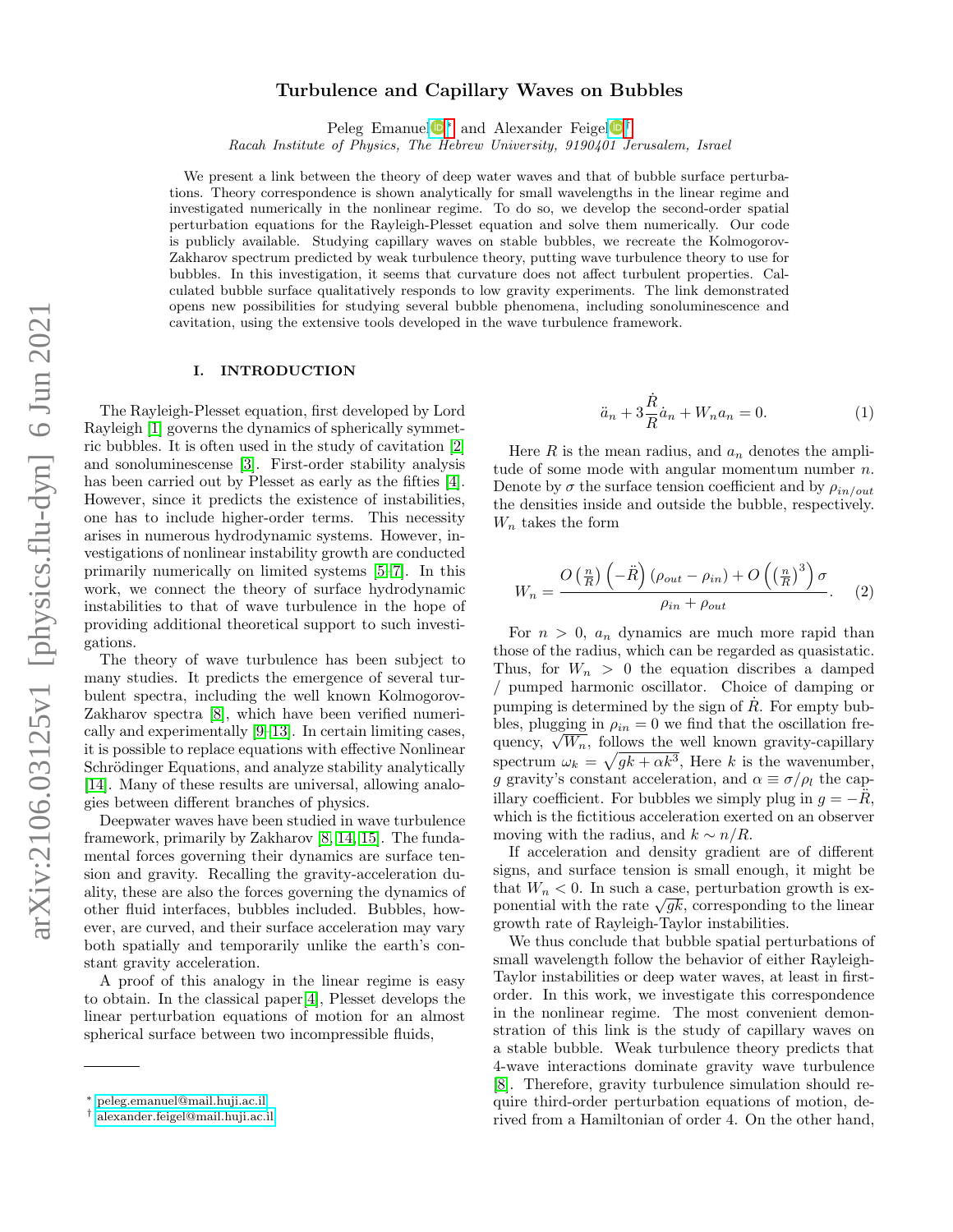<span id="page-1-4"></span><span id="page-1-3"></span>,

capillary wave turbulence is 3-wave interaction dominant [\[8\]](#page-4-6). Hence, a second-order analysis should suffice for the latter, making it a preferred candidate.

We make a second-order analysis of the Rayleigh-Plesset equation for empty bubbles. Simulating the resulting equations numerically we expect to find the theoretical capillary Kolmogorov-Zakharov elevation spec-trum<sup>[1](#page-1-0)</sup>, given by  $[8, 15]$  $[8, 15]$ 

$$
\langle |\eta_k|^2 \rangle \sim k^{-\frac{19}{4}} \sim \omega_k^{-\frac{19}{6}}.\tag{3}
$$

This result has been verified both numerically and experimentally [\[9–](#page-4-7)[12\]](#page-4-11), but not for bubbles. In [\[11\]](#page-4-12), low gravity experiments were conducted on a system similar to ours. Capillary waves were observed on the spherical water surface, and a Kolmogorov-Zakharov powerlaw matching the prediction by weak turbulence theory was measured. This finding suggests curvature has little to no effect on the spectrum. We set out to corroborate these results numerically.

Having established a connection, we hope the extensive theories developed in wave turbulence framework will be of aid in the study of bubble phenomena.

#### II. RESULTS

We derive the bubble surface equations of motion from hydrodynamic principles, following the footsteps of Plesset [\[4\]](#page-4-3). We address bubbles that do not "fold", i.e., bubbles whose surface may be defined by  $r = \psi(\Omega)$ . Here r and  $\Omega$  are the radius and solid angle, respectively. We call  $\psi$  the local radius and the shape it defines a semisphere. We may expand the local radius in spherical harmonics

$$
\psi(\Omega) = R + \sum_{l,m} Y_{lm}(\Omega) a_{lm}.
$$
 (4)

Here  $Y_{lm}$  denote spherical harmonics,  $a_{lm}$  perturbation amplitudes and  $R$  the mean radius. When summing over  $(l, m)$  we implicity sum all  $-l \leq m \leq l$  and  $l > 0$ .

For simplicity, we assume the exterior is far denser than the interior. As a result, terms containing the density and velocities of the inner fluid are negligible, much like the air above water waves. We assume the exterior consists of an incompressible fluid, and that flow is potential. Therefore, the hydrodynamic potential, denoted  $\phi$ , obeys Laplace's equation and can similarly be expanded outside the bubble

$$
\phi(r,\Omega) = \frac{\dot{R}R^2}{r} + \sum_{lm} \frac{R}{l+1} Y_{lm}(\Omega) b_{lm} \left(\frac{r}{R}\right)^{-(l+1)}.
$$
 (5)

The bubble's surface is the interface separating two materials. Hence, the mass flux through the bubble is zero<sup>[2](#page-1-1)</sup>, namely

$$
\vec{n}(\Omega) \cdot (\dot{\psi}\hat{r} - \vec{v}(\psi(\Omega), \Omega)) = 0.
$$
 (6)

Here  $\vec{v}$  denotes the fluid velocity and  $\vec{n}$  the normal to the surface. Much like Plesset [\[4\]](#page-4-3), we now evaluate the pressure on both sides using the Bernoulli integral and by setting the force exerted on the zero mass surface to zero. Although we assume that the interior density is small, we allow inner pressure. Denote by  $P_{in/out}$  the inner and outer pressures, respectively, and by  $\rho_l$  the fluid density. We find

<span id="page-1-2"></span>
$$
P_{out} + \rho_l \left( \frac{\partial \phi}{\partial t} - \frac{1}{2} v^2 \right) \Big|_{r=\psi} = P_{in} - \sigma \left( \frac{1}{R_1} + \frac{1}{R_2} \right). \tag{7}
$$

Here  $\sigma$  is the surface tension coefficient and  $R_1, R_2$ the principle radii. We define the spherically symetric pressure term  $\Xi = \frac{1}{\rho_l} (P_{out} - P_{in}),$  and use the previously defined capillary coefficient  $\alpha = \sigma/\rho_l$ . We assume the outer pressure to be a constant  $P_{\infty}$ , and the interior an ideal gas, such that  $P_{in} = P_0 \cdot V_0 / V(\psi)$ .  $P_0$  and  $V_0$ acting as reference pressure and volume and  $V(\psi)$  the actual semisphere volume. Our derivation is independent of this assumption and treats  $\Xi$  as a black box. One may plug in any other equation of state. Expanding equation [\(7\)](#page-1-2) in second-order, we find the following equations of motion

$$
\ddot{a}_{l,m} + 3\frac{\dot{R}}{R}\dot{a}_{l,m} - A_l a_{l,m} = \frac{1}{R}D_{l,m}^{(l_1,m_1),(l_2,m_2)}\dot{a}_{l_1,m_1}\dot{a}_{l_2,m_2} \n+ \frac{\dot{R}}{R^2}Z_{l,m}^{(l_1,m_1),(l_2,m_2)}\dot{a}_{l_1,m_1}a_{l_2,m_2} + \left[\frac{\ddot{R}}{R^2}K_{l,m}^{(l_1,m_1),(l_2,m_2)}\right] \n+ \frac{\alpha}{R^4}C_{l,m}^{(l_1,m_1),(l_2,m_2)} + \frac{\dot{R}^2}{R^3}X_{l,m}^{(l_1,m_1),(l_2,m_2)}\bigg]a_{l_1,m_1}a_{l_2,m_2}
$$
\n(8)

$$
R\ddot{R} = \left\{ -\frac{3}{2}\dot{R}^2 - \Xi - \frac{2\alpha}{R}\frac{1}{4\pi} \sum_{lm} \left[ \frac{2l+1}{2(l+1)} |a_{lm}|^2 + \frac{l-1}{l+1}\frac{\dot{R}}{R}a_{lm}^* a_{lm}^* + \left( \frac{l-1}{l+1}\frac{\dot{R}^2}{R^2} + (3l-l^3)\frac{\alpha}{R^3} \right) |a_{lm}|^2 \right] \right\}
$$

$$
/ \left\{ 1 - \frac{1}{4\pi} \frac{1}{R^2} \sum_{lm} l |a_{lm}|^2 \right\}.
$$

$$
(9)
$$

<span id="page-1-0"></span><sup>1</sup> Note that sometimes one equivalently refers to the spectrum of wave density,  $n_k \sim k^{-\frac{17}{4}}$ .

<span id="page-1-1"></span><sup>2</sup> For non-empty bubbles, this should hold, separately, for masses of both materials.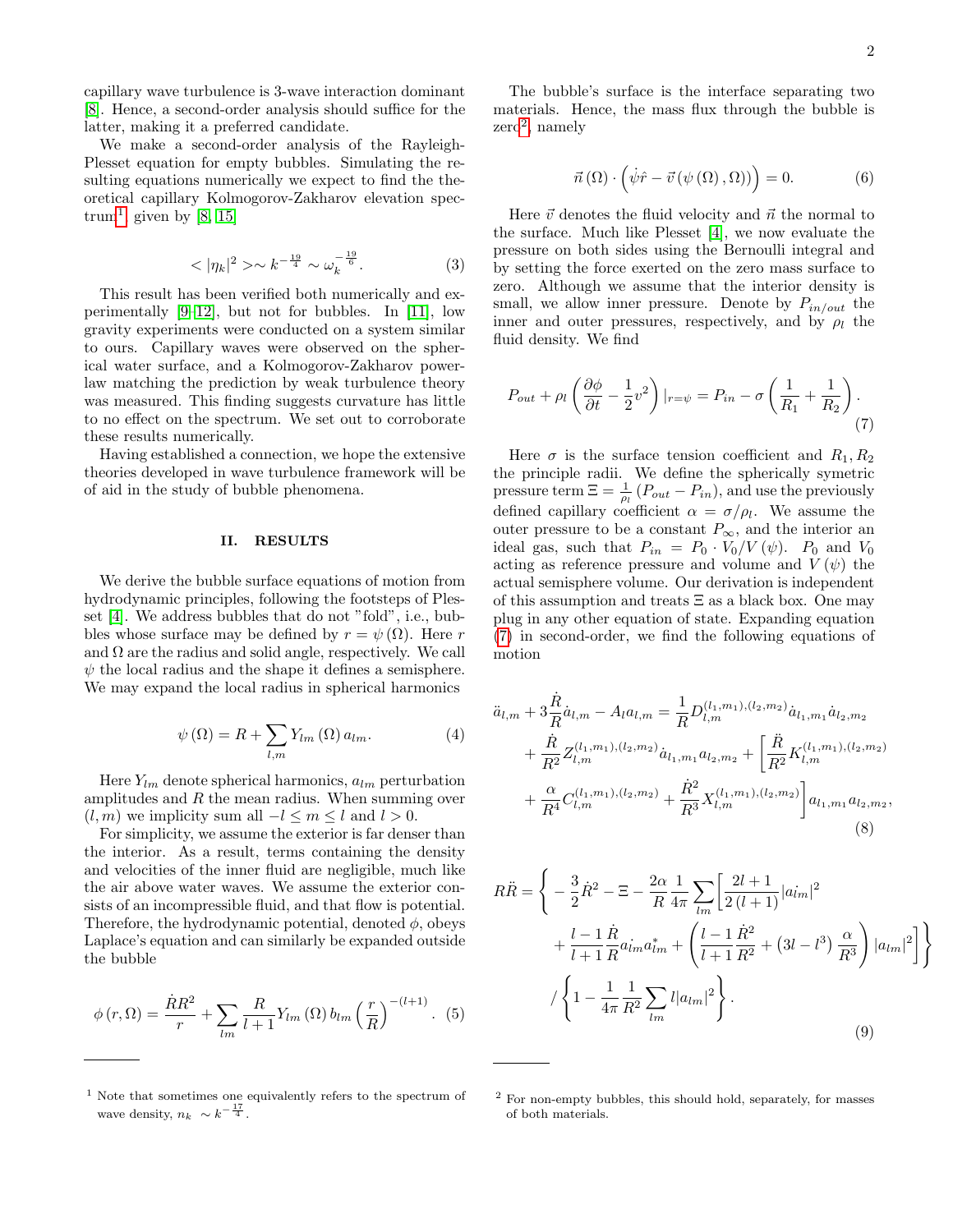<span id="page-2-1"></span>

Figure 1: An example of the mean squared elevation. The entire domain appears in (a). In (b), only the interval predicted inertial, between pumping and the onset of high mode dissipation. Dashed green lines denote fits and blue dots simulation data. Data is fitted in the range  $l \in [20, 35]$ . This simulation was run with  $\beta = 2.1$ ,  $\epsilon = 0.1$  and  $l_{max} = 55$ . Other parameters as previously defined.

Einstein's summation notation is applied in  $(8)$ .  $A_l$ corresponds to  $-\omega_l^2 = -W_l$  defined in the introduction. It is a private case of the result by Plesset [\[4\]](#page-4-3) for empty bubbles and defined in [\(C.13\)](#page-8-0).

Interaction tensors appear in the appendix [\(C.24\)](#page-10-0) and are proportional to the Gaunt coefficients with some rational, unitless factor of  $l_1, l_2$  and l, as a result of curved, spherical geometry. In wave turbulence theory, interaction is proportional to wave overlap. The Hamiltonian is a scalar, integral quantity. Since eigenmodes of the linear Hamiltonian accompany amplitude, the Hamiltonian term  $\mathcal{H}_j$  describing j-wave interaction contains terms proportional to j-wave overlap. In flat geometry, harmonics diagonalize the linear Hamiltonian. Their overlap is simply  $\delta\left(\sum \vec{k}_{in} - \sum \vec{k}_{out}\right)$ . In our case, eigenmodes are the spherical harmonics. The 3-wave overlap is therefore proportional to the Gaunt coefficients. These also appear as interaction coefficients in [\[6\]](#page-4-13), though in a lower dimension.

The series appearing in the equation for  $\ddot{R}$  do not necessarily converge. Suggesting a power-law  $a_l \sim l^{-\beta}$ , we must require that  $\beta > 2$ , as shown in F1. For amplitudes to display non-power-law behavior, one must define another length scale between pumping and dissipation scales. Therefore, we disregard it as an option for initial conditions. Note that the theoretical spectrum satisfies this demand.

The equations are numerically solved as described in appendix  $D1$ . Our code is publically available<sup>[3](#page-2-0)</sup>.

We add artificial pumping and dissipation terms following previous works, primarily [\[10\]](#page-4-14). Exact forms and parameters appear in appendix [G.](#page-17-0) One should note that dissipation is required in both long and short wavelengths. The former for spectra emergence, the latter for bubble stability, since low l's might become relatively large. While this makes a further requirement on artificial terms, it is important to note that we don't add next order terms, required in [\[10\]](#page-4-14) for stability.

We run all simulations with  $R_0 = 1$  and  $\alpha = 1$ , setting a time scale  $\sqrt{R_0^3/\alpha}$ . In addition, we set  $P_\infty = 0$ ,  $V_0 = \frac{4\pi}{3}R_0^3$ , and  $P_0$  such that the initial unperturbed bubble is at equilibrium. Other parameters appear in the appendix. The parameters  $\beta$ , maximal angular momentum number  $l_{max}$ , and  $\epsilon$ , a linear scale of the initial perturbations, differ among simulations.

Interaction tensor multiplication is by far the most demanding task numerically, even when parallelization, sparse matrix algorithms, and designated libraries are applied. We therefore approximate nonlinear terms, as detailed in appendix [D 2.](#page-11-1) First, by extrapolation. Second, by ignoring sub-leading terms, which, although less relevant for dynamics, are just as demanding computationally.

Figure [1](#page-2-1) shows an example average elevation spectrum the system arrives at for when the fitted power-law is stable. Height maps for bubbles of the same simulation appear in figure [3.](#page-3-0)

By looking at [1a,](#page-2-1) one might suspect that the inertial interval is  $\simeq$  [20, 50]. However, a closer numerical inspection suggests the range [20, 35]. Pumping and high mode dissipation set the bounds for the inertial interval. Dissipation starts sharply at  $l = 50$ , and pumping is centered around  $l = 15$ , with short decay length, bounding the inertial interval in [20, 50]. However, there is no guarantee that interactions for all modes in this range are simulated effectively since  $l_{disp}$  limits possible inter-

<span id="page-2-0"></span><sup>3</sup> Git repository: [empty cavity.](https://gitlab.com/pelegemanuel/empty_cavity)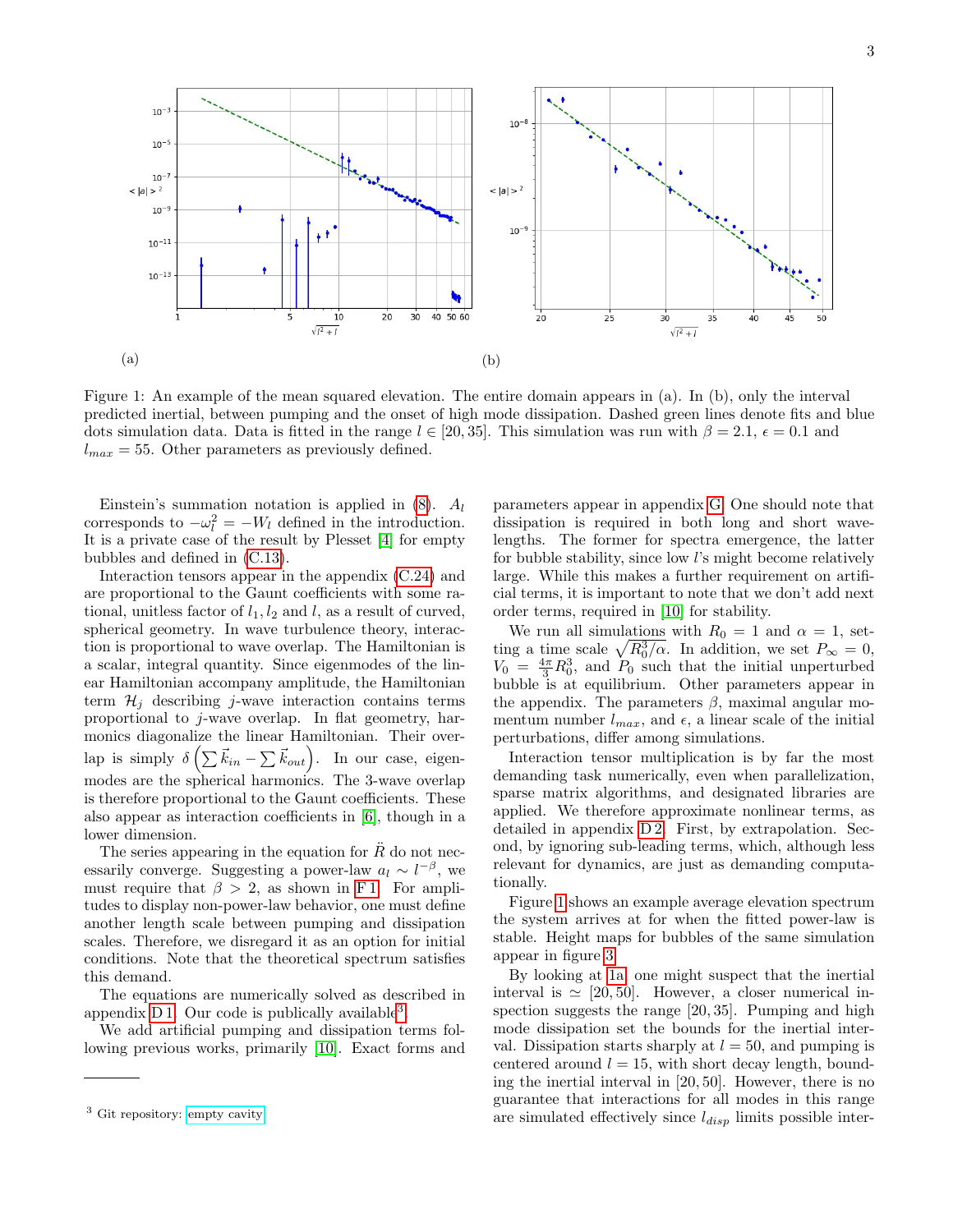<span id="page-3-1"></span>

Figure 2: Fitted power law as a function of time. Simulation parameters were selected as in figure [1.](#page-2-1)

actions. The decay of modes with l promises that for the dynamics of a mode with  $l \ll l_{disp}$ , modes above  $l_{disp}$ are negligible. Nevertheless, approaching  $l_{disp}$ , we cannot disregard the missing contributions in such a manner. As a result, the inertial interval is cut short before  $l_{disp}$ . We are computationally limited to  $l_{max} \leq 70$ , and choose  $l_{disp} = 50$ , leaving a rather narrow dissipation range. Still, this doesn't allow us to simulate interactions effectively in a wide band. We numerically find that in the range [20, 35] the spectrum changes rather quickly. When fitting a wider interval, a change in spectrum is slower, if evident at all. Figure [2](#page-3-1) presents the fitted power-law at different times. It quickly converges and stabilizes in the vicinity of the theoretical  $-4.75$  [\[8,](#page-4-6) [15\]](#page-4-10).

In a low gravity experiment conducted on a similar system, elevation amplitudes presented hexagonal patterns when forcing was periodic [\[11\]](#page-4-12). We have been able to trace hints of such patterns in our results. Figure [3](#page-3-0) shows a simulated bubble surface for example. Looking at the left globe, two overlapping hexagonal patterns seem to cover most of the visible side of the globe. The obtained

<span id="page-3-0"></span>

Figure 3: An example state of the bubble, projected on a globe (from both sides). Simulation parameters were selected as in figure [1.](#page-2-1)

pattern wavelength is much larger than its experimental value. In [\[11\]](#page-4-12), an inertial interval of two decades was measured. Our simulation is computationally limited, and figure [3](#page-3-0) was extracted from a simulation with an inertial interval of less than 0.4 decades, at lower wavenumbers, explaining the appearance of rougher patterns. This observation of hexagonal pattern formation is not conclusive and remains to be further studied.

# III. DISCUSSION

The main contribution of this work is the establishment of a connection between two branches in the field of hydrodynamic instabilities, wave turbulence theory and bubble dynamics. The field of hydrodynamic instabilities is vast, studied analytically, experimentally, and predominantly numerically. Since simulations are limited, researchers often turn to simplified systems, focusing on certain aspects of systems at the expense of others. For example, nonlinear Rayleigh-Tayor instabilities are often simulated in two dimensions and under limitations on wavelengths [\[5](#page-4-4)[–7\]](#page-4-5).

The wave turbulence framework contains extensive tools and predictions. By connecting it and bubble perturbations, we hope to apply these methods to the study of hydrodynamic instabilities. With this purpose in mind, we move forward to discuss the limitations of this study. Overcoming each of them constitutes a direction for future work, possibly extending the validity of our results to either gravity waves, unstable bubbles, or other geometries.

First is the simulation of acceleration-controlled turbulence. Such simulation is relevant for studies of cavitation and sonoluminescence, in which bubble surfaces are subjected to immense accelerations. Weak turbulence theory predicts that gravity wave turbulence is 4-wave dominant, requiring the simulation of next-order terms, thus posing a computational challenge. The costly calculations of 3-wave interactions constrained our simulation, taking almost all running time and memory. Inclusion of 4-wave interaction is supposed to either strongly limit  $l_{max}$  or raise running time by several orders of magnitude.

Second is the study of rapid phenomena, of which cavitation and sonoluminescence are also exemplary. Many predictions of wave turbulence theory, including the Kolmogorov-Zakharov spectrum corroborated here, are derived assuming turbulence is fully developed and stationary. Rapid phenomena challenge this assumption, since turbulence does not necessarily have the time to develop and stabilize, compromising the validity of our theory.

Lastly, the effects of large wavelength perturbations and curvature on turbulent phenomena are only partially addressed in this work. Neither our analytical nor our numerical results hold for them. The analytical, since the analogy presented in the linear regime only applies for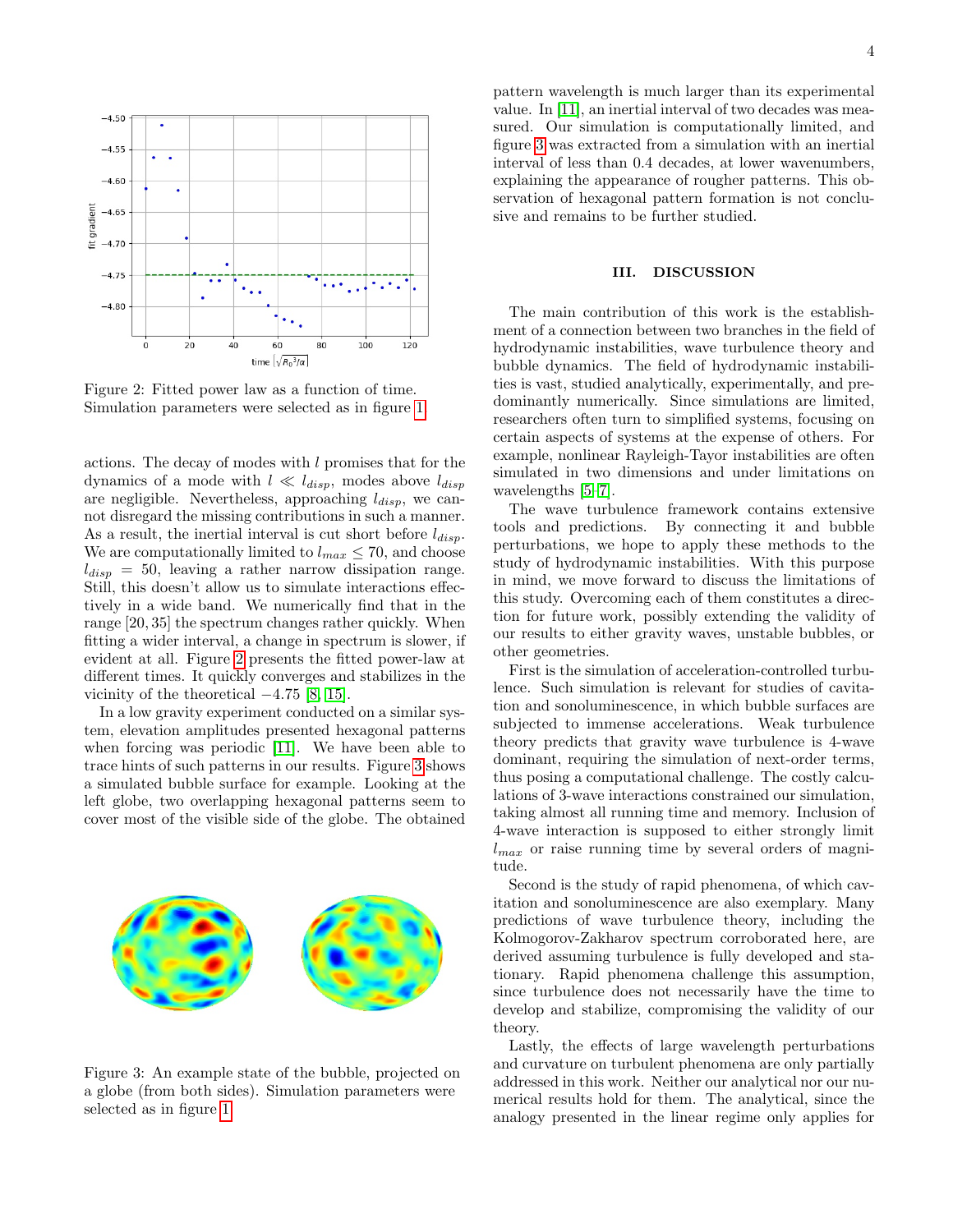small wavelengths. The numerical, since dissipation suppresses large wavelengths in our simulation. While large wavelength contributions are subject to countless numerical studies, possible small-large wavelength interactions remain to be investigated. In addition, a more general, perhaps universal, approach to the study of curvature effects on turbulence is currently absent.

- To conclude, this study links the fields of wave turbulence and bubble dynamics. We were able to simulate capillary wave turbulence on the surface of a stable bubble. Our results are in agreement with the Kolmogorov Zakharov spectrum predicted by weak turbulence theory and verified in low gravity experiments. We hope that the extensive tools developed for wave turbulence will be used for the study of bubble dynamics.
- <span id="page-4-0"></span>[1] Lord Rayleigh O. M. F.R.S. VIII. On the pressure developed in a liquid during the collapse of a spherical cavity. The London, Edinburgh, and Dublin Philosophical Magazine and Journal of Science, 34(200):94– 98, August 1917. Publisher: Taylor & Francis eprint: https://doi.org/10.1080/14786440808635681.
- <span id="page-4-1"></span>[2] M S Plesset and A Prosperetti. Bubble Dynamics and Cavitation. Annual Review of Fluid Mechanics, 9(1):145–185, 1977. eprint: https://doi.org/10.1146/annurev.fl.09.010177.001045.
- <span id="page-4-2"></span>[3] Michael P Brenner, Sascha Hilgenfeldt, Detlef Lohse, and Rodolfo R Rosales. Acoustic Energy Storage in Single Bubble Sonoluminescence. Physical Review Letters, 77(16):4, 1996.
- <span id="page-4-3"></span>[4] M. S. Plesset. On the Stability of Fluid Flows with Spherical Symmetry. Journal of Applied Physics, 25(1):96–98, January 1954.
- <span id="page-4-4"></span>[5] L. F. Wang, J. F. Wu, H. Y. Guo, W. H. Ye, Jie Liu, W. Y. Zhang, and X. T. He. Weakly nonlinear Bell-Plesset effects for a uniformly converging cylinder. Physics of Plasmas, 22(8):082702, August 2015. Publisher: American Institute of Physics.
- <span id="page-4-13"></span>[6] J. Zhang, L. F. Wang, W. H. Ye, J. F. Wu, H. Y. Guo, Y. K. Ding, W. Y. Zhang, and X. T. He. Weakly nonlinear multi-mode Rayleigh-Taylor instability in twodimensional spherical geometry. Physics of Plasmas, 25(8):082713, August 2018. Publisher: American Institute of Physics.
- <span id="page-4-5"></span>[7] K. G. Zhao, C. Xue, L. F. Wang, W. H. Ye, J. F. Wu, Y. K. Ding, W. Y. Zhang, and X. T. He. Twodimensional thin shell model for the nonlinear Rayleigh-Taylor instability in spherical geometry. Physics of Plasmas, 26(2):022710, February 2019. Publisher: American Institute of Physics.
- <span id="page-4-6"></span>[8] Vladimir E. Zakharov, Victor S. L'vov, and Gregory Falkovich. Kolmogorov Spectra of Turbulence I: Wave Turbulence. Springer Science & Business Media, December 2012.
- <span id="page-4-7"></span>[9] Luc Deike, Daniel Fuster, Michael Berhanu, and Eric Falcon. Direct Numerical Simulations of Capillary Wave Turbulence. Physical Review Letters, 112(23):234501, June 2014.
- <span id="page-4-14"></span>[10] A. N. Pushkarev and V. E. Zakharov. Turbulence of Capillary Waves. Physical Review Letters, 76(18):3320– 3323, April 1996.
- <span id="page-4-12"></span>[11] C. Falcón, E. Falcon, U. Bortolozzo, and S. Fauve. Capillary wave turbulence on a spherical fluid surface in low gravity. EPL (Europhysics Letters), 86(1):14002, April 2009. Publisher: IOP Publishing.
- <span id="page-4-11"></span>[12] Michael Berhanu and Eric Falcon. Space-timeresolved capillary wave turbulence. Physical Review E,

87(3):033003, March 2013.

- <span id="page-4-8"></span>[13] A. I. Dyachenko, A. O. Korotkevich, and V. E. Zakharov. Weak Turbulent Kolmogorov Spectrum for Surface Gravity Waves. Physical Review Letters, 92(13):134501, April 2004.
- <span id="page-4-9"></span>[14] V. E. Zakharov. Stability of periodic waves of finite amplitude on the surface of a deep fluid. Journal of Applied Mechanics and Technical Physics, 9(2):190–194, 1972.
- <span id="page-4-10"></span>[15] V. E. Zakharov and N. N. Filonenko. Weak turbulence of capillary waves. Journal of Applied Mechanics and Technical Physics, 8(5):37–40, 1971.
- <span id="page-4-15"></span>[16] Horace Lamb. Hydrodynamics. University Press, 1916.
- <span id="page-4-16"></span>[17] Conrad Sanderson and Ryan Curtin. A User-Friendly Hybrid Sparse Matrix Class in C++. arXiv:1805.03380 [cs], 10931:422–430, 2018. arXiv: 1805.03380.
- <span id="page-4-17"></span>[18] Conrad Sanderson and Ryan Curtin. Armadillo: a template-based C++ library for linear algebra. Journal of Open Source Software, 1(2):26, June 2016.
- <span id="page-4-18"></span>[19] Xiaoye Sherry Li. xiaoyeli/superlu. GitHub.
- <span id="page-4-19"></span>[20] Hidekazu Ikeno. hydeik/wigner-cpp. GitHub.
- <span id="page-4-20"></span>[21] C. Hunter. On the collapse of an empty cavity in water. Journal of Fluid Mechanics, 8(2):241–263, June 1960. Publisher: Cambridge University Press.
- <span id="page-4-21"></span>[22] M. S. Plesset and T. P. Mitchell. On the stability of the spherical shape of a vapor cavity in a liquid. Quarterly of Applied Mathematics, 13(4):419–430, January 1956.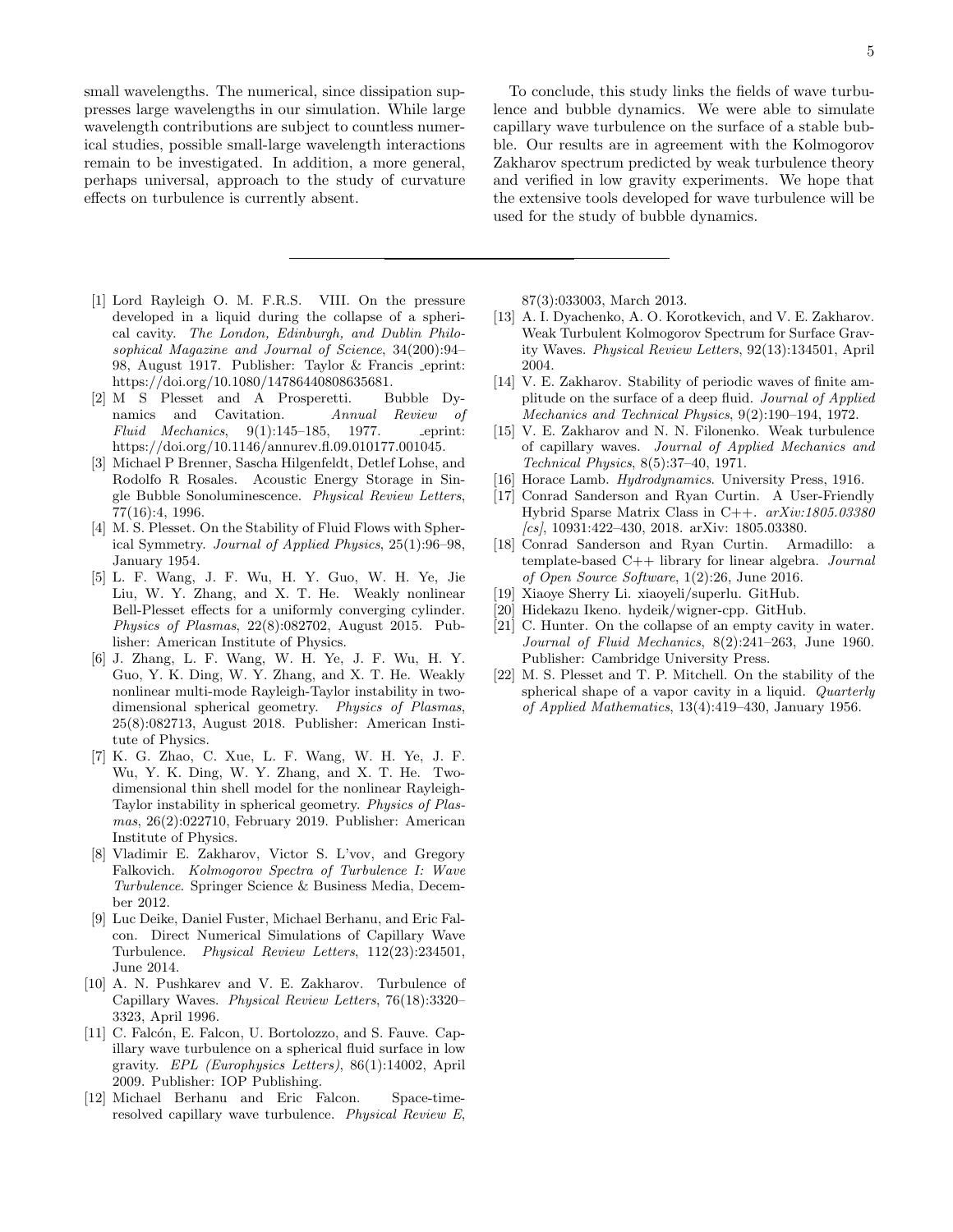#### Appendix A: Spherical harmonics and Gaunt coefficients

The nonlinear wave framework refers to the eigenfunctions of the linear Hamiltonian as waves. Usually, these are the regular harmonics. However, working in the curved, spherical system, our waves are the spherical harmonics, as found by Plesset [\[4\]](#page-4-3). We use the normalization

$$
Y_{l,m}(\Omega) = (-1)^{-m} \sqrt{\frac{2l+1}{4\pi} \frac{(l-m)!}{(l+m)!}} P_{l,m}(\cos\theta) e^{im\phi}.
$$
 (A.1)

Here  $P_{lm}$  are the associated Legendre polynomials. Spherical harmonics are defined for every  $l \in \mathbb{N}$  and integer m such that  $-l \leq m \leq l$ . They form an orthonormal set, namely  $\int d\Omega Y_{l,m} Y^*_{l',m'} = \delta_{l,l'} \delta_{m,m'}$  with  $\delta$  the Kronecker delta. Non linear perturbation theory requires that we find  $\mathcal{H}_j$  for  $j > 2$ . As each perturbation amplitude is accompanied by a spherical harmonic, terms in  $\mathcal{H}_j$  contain the integral of j spherical harmonics overlap. In leading nonlinear order,  $j = 3$ , and such overlap is the definition of the Gaunt coefficients,

$$
G_{l,l_1,l_2}^{m,m_1,m_2} = \int d\Omega Y_{l,m}(\Omega) Y_{l_1,m_1}(\Omega) Y_{l_2,m_2}(\Omega).
$$
 (A.2)

These coefficients are tightly related to the Wigner 3j symbols and the Clebsch-Gordon coefficients. For some intuition, consider the quantum analogy discussed earlier, in which  $\vec{k}$  conservation corresponds to momentum conservation. In spherical geometry, the relevant conservation law is that of angular momentum.  $2 \rightarrow 1$  interaction would thus require that we move to the total angular momentum frame for the two incoming waves to find that of the outgoing one, explaining the appearance of Clebsch-Gordon-like coefficients. It is important to note that this analogy is not an explanation, but rather an outcome of a similar mathematical representation.

Besides the Gaunt coefficient, we may encounter several more integrals containing spatial contravariant derivatives of spherical harmonics. Denote by  $\vec{\nabla}_{\Omega}$  the angular part of the gradient in spherical coordinates. Recalling that  $\nabla_{\Omega}^2 Y_{lm} = -l(l+1) Y_{lm}$ , the only other, non-trivial integral we encounter in our derivation is  $\int d\Omega Y \vec{\nabla} Y \cdot \vec{\nabla} Y$ . This expression is, in fact, also proportional to a Gaunt coefficient. Integrating by parts, we define the following  $\epsilon_{l,l_1,l_2}$  via

$$
\int d\Omega Y_{l,m}(\Omega) \vec{\nabla} Y_{l_1,m_1}(\Omega) \cdot \vec{\nabla} Y_{l_2,m_2}(\Omega) = \epsilon_{l,l_1,l_2} G^{m,m_1,m_2}_{l,l_1,l_2}
$$
\n
$$
= \frac{1}{2} \left[ l_1(l_1+1) + l_2(l_2+1) - l(l+1) \right] G^{m,m_1,m_2}_{l,l_1,l_2}.
$$
\n(A.3)

We conclude that all interaction coefficients are proportional to Gaunt coefficients. Note that tensors comprised of such coefficients are sparse, as Gaunt coefficients are non-zero only when the following conditions hold.

- $m + m_1 + m_2 = 0$
- $l + l_1 + l_2 = 0 \mod 2$
- $|l_1 l_2| < l < l_1 + l_2$

The first two conditions arise from parity. The third is the triangle inequality.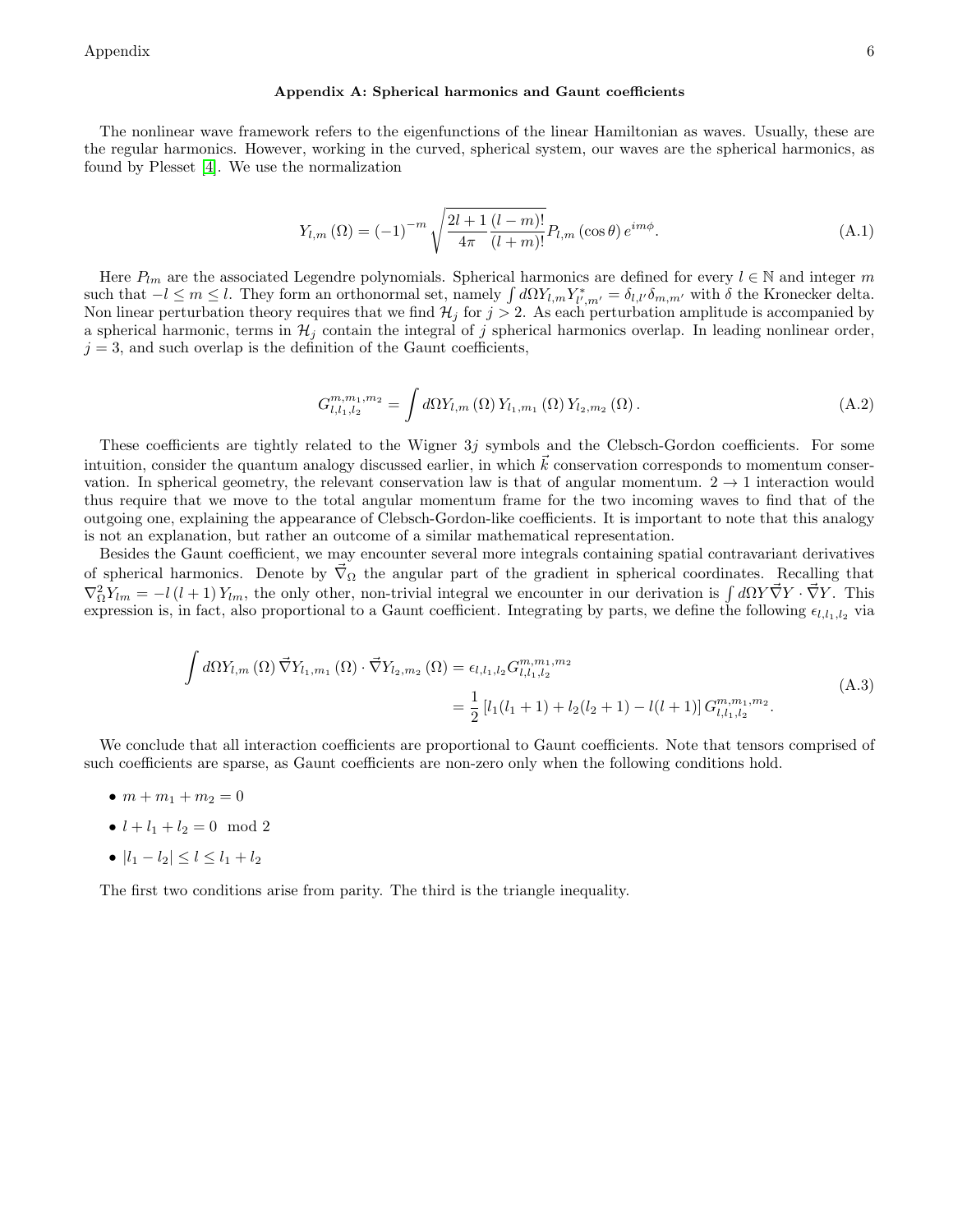# Appendix B: Geometry of semispheres

# 1 Surface and normal calculations

Let  $\psi(\Omega)$  be a local radius scalar field. We define a semisphere by the following set of points, represented here in the standard basis of  $\mathbb{R}^3$ ,

$$
\vec{p} = \begin{pmatrix} \psi (\theta, \phi) \sin \theta \cos \phi \\ \psi (\theta, \phi) \sin \theta \sin \phi \\ \psi (\theta, \phi) \cos \theta \end{pmatrix} .
$$
 (B.1)

Using this exterior geometry representation, we derive vector surface components, as well as the metric,

$$
g_{ij} = \begin{pmatrix} \psi^2 + (\partial_{\theta}\psi)^2 & \partial_{\theta}\psi\partial_{\phi}\psi \\ \partial_{\theta}\psi\partial_{\phi}\psi & \psi^2\sin^2\theta + (\partial_{\phi}\psi)^2 \end{pmatrix},
$$
(B.2)

$$
d\vec{S} = \psi^2 \sin \theta \left(\hat{r} - \frac{1}{\psi} \vec{\nabla}_{\Omega} \psi\right) = \psi^2 \sin \theta \sqrt{1 + \left(\frac{\vec{\nabla}_{\Omega} \psi}{\psi}\right)^2} \hat{n}.
$$
 (B.3)

# <span id="page-6-0"></span>2 Principle radii

The principle radii are computed following [\[16,](#page-4-15) section 275]. Suppose our surface is defined by some scalar field  $F\left( \vec{r}\right) ,$  such that  $F>0$  outside,  $F=0$  on the surface, and  $F<0$  inside, then

$$
\frac{1}{R_1} + \frac{1}{R_2} = \vec{\nabla} \cdot \left( \frac{1}{|\vec{\nabla} F|} \vec{\nabla} F \right).
$$
\n(B.4)

Note that for semispheres  $F(\vec{r}) = r - \psi(\theta, \phi)$ . It is useful to note that  $\partial_i \psi$  is spanned by  $\hat{\theta}$  and  $\hat{\phi}$  and thus  $x^i \partial_i \psi = 0$ . We get

$$
\frac{1}{R_1} + \frac{1}{R_2} = \frac{1}{\sqrt{1 + \partial_k \psi \partial^k \psi}} \left[ \nabla^2 F - \frac{1}{2} \frac{\partial^j (1 + \partial_i \psi \partial^i \psi)}{1 + \partial_i \psi \partial^l \psi} (x_j - \partial_j \psi) \right].
$$
\n(B.5)

Noting that

$$
x^{j}\partial_{j}\partial_{i}\psi = \partial_{j}(x^{j}\partial_{i}\psi) - \partial_{i}\psi = -\partial_{i}\psi
$$
\n(B.6)

and

$$
\nabla^2 F = \frac{2}{r} - \frac{1}{r^2} \nabla^2_{\Omega} \psi,
$$
\n(B.7)

we finally arrive at

$$
\frac{1}{R_1} + \frac{1}{R_2} = \frac{1}{\left(1 + \vec{\nabla}\psi \cdot \vec{\nabla}\psi\right)^{3/2}} \times \left[\left(1 + \vec{\nabla}\psi \cdot \vec{\nabla}\psi\right)\left(\frac{2}{\psi} - \nabla^2\psi\right) + \left(\frac{1}{\psi}\vec{\nabla}\psi \cdot \vec{\nabla}\psi + \frac{1}{2}\vec{\nabla}\left(\vec{\nabla}\psi \cdot \vec{\nabla}\psi\right) \cdot \vec{\nabla}\psi\right)\right].
$$
\n(B.8)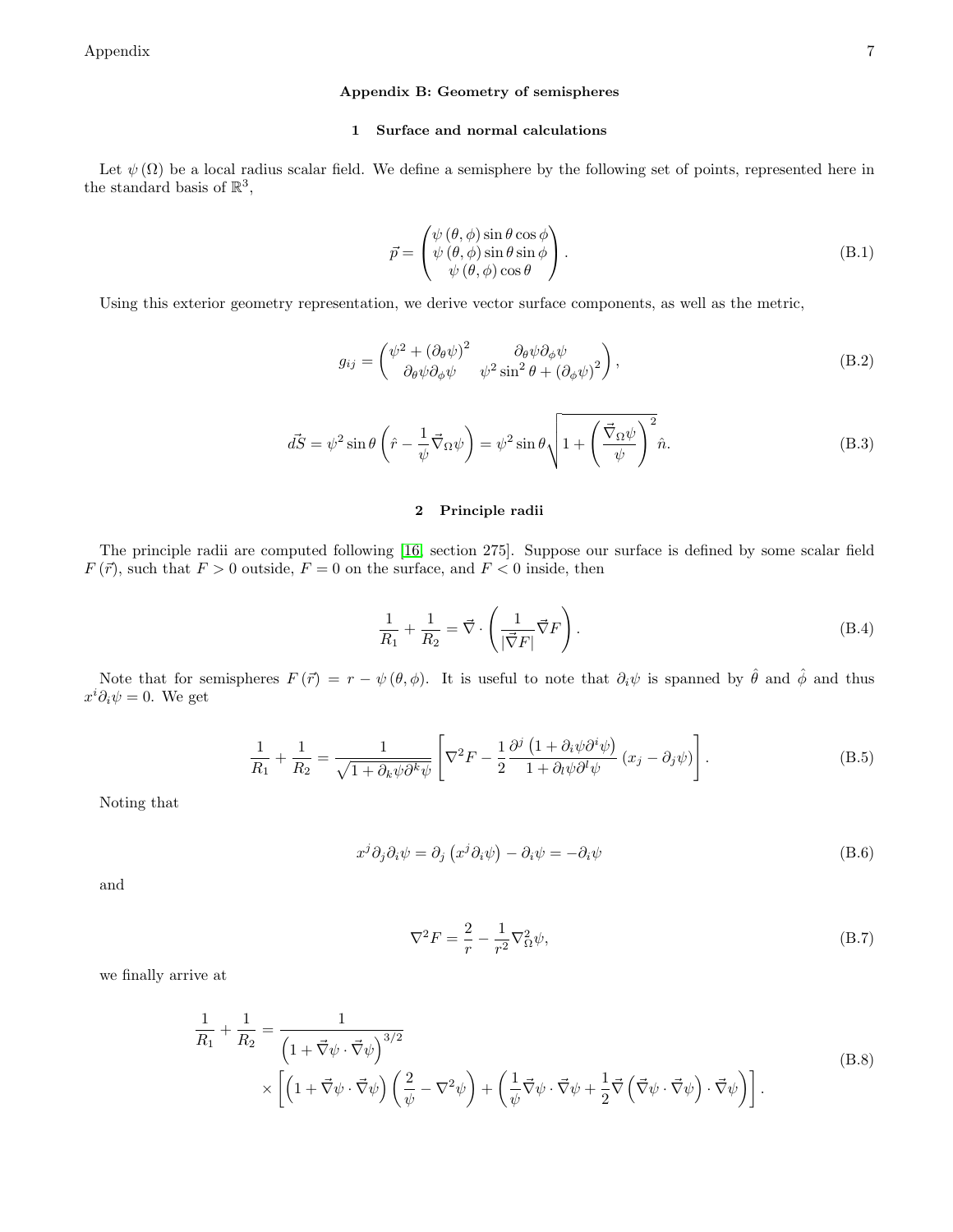# Appendix C: Derivation

We now move forward to derive our equations of motion by plugging previous results and series expansions in Bernoulli's equation. We start by expanding geometrical quantities. Then, we use the volumetric flux equation to connect the perturbation amplitudes and velocities to the fluid velocity coefficients  $b_{lm}$ . Having done that, we continue to get our second-order equations of motion by plugging all terms in Bernoulli's condition.

It is important to note that perturbation amplitudes may be complex, as spherical harmonics are complex. However, the local radius must always be real. Requiring that  $\psi^* = \psi$ , and recalling that spherical harmonics form a linearly independent set and that  $\tilde{Y}_{l,m}^* = (-1)^m Y_{l,-m}$ , we find

<span id="page-7-0"></span>
$$
a_{l,-m} = (-1)^m a_{l,m}^*.
$$
\n(C.1)

This equation should be respected by both our initial conditions and the derived equations of motion.

#### 1 Geometry

The expression for the harmonic mean of the principal radii is greatly simplified in second-order. The last term is of leading third-order, and can be ignored. We get

$$
\frac{1}{R_1} + \frac{1}{R_2} = \frac{2}{\psi} - \frac{1}{\psi^2} \nabla_{\Omega}^2 \psi
$$
\n
$$
= \frac{2}{R} + \frac{1}{R^2} \sum_{l,m} (l^2 + l - 2) a_{lm} Y_{lm} - \frac{1}{R^3} \sum_{l,m,l',m'} 2 (l^2 + l - 1) a_{lm} a_{l'm'} Y_{lm} Y_{l'm'}.
$$
\n(C.2)

In first-order we recreate the result by Plesset [\[4\]](#page-4-3). We calculate the volume using the realness condition [\(C.1\)](#page-7-0), and find

$$
V = \int d\Omega \int_0^{\psi} r^2 dr = \frac{1}{3} \int d\Omega \psi^3 = \frac{4\pi}{3} R^3 + R \sum_{l,m} |a_{l,m}|^2 + O\left(a^3\right). \tag{C.3}
$$

# 2 The fluid velocity coefficients

Plugging the surface vector we've derived [\(B.3\)](#page-6-0) into the volumetric flux equation, we get

$$
v_r(\psi) - \dot{\psi} - \frac{1}{\psi} \vec{\nabla}_{\Omega} \psi \cdot \vec{v_{\Omega}} = 0
$$
\n(C.4)

where  $v_r$  and  $v_{\Omega}^2$  the radial and angular parts of the fluid velocity, respectively. Note that both  $v_{\Omega}^2$  and  $\vec{\nabla}_{\Omega} \psi$  are of leading first order in the perturbation. As a result, in first-order, the last term disappears and we find  $v_r = \psi$  as suggested by Plesset, hence

$$
b_{lm}^{(1)} = a_{lm} + 2\frac{\dot{R}}{R}a_{lm}.
$$
 (C.5)

We use upper indices in brackets to denote the order of the term in perturbation amplitudes and velocities. Up to second order,  $b_{lm} \sim b_{lm}^{(1)} + b_{lm}^{(2)}$ . Plugging this into our flux equation, keeping only terms up to second order, one finds

$$
b_{lm}^{(2)} = (-1)^m \sum G_{l,l_1,l_2}^{-m,m_1,m_2} \left( g_{l,l_1,l_2} \frac{1}{R} b_{l_1m_1}^{(1)} a_{l_2m_2} - 3 \frac{\dot{R}}{R^2} a_{l_1m_1} a_{l_2m_2} \right)
$$
(C.6)

where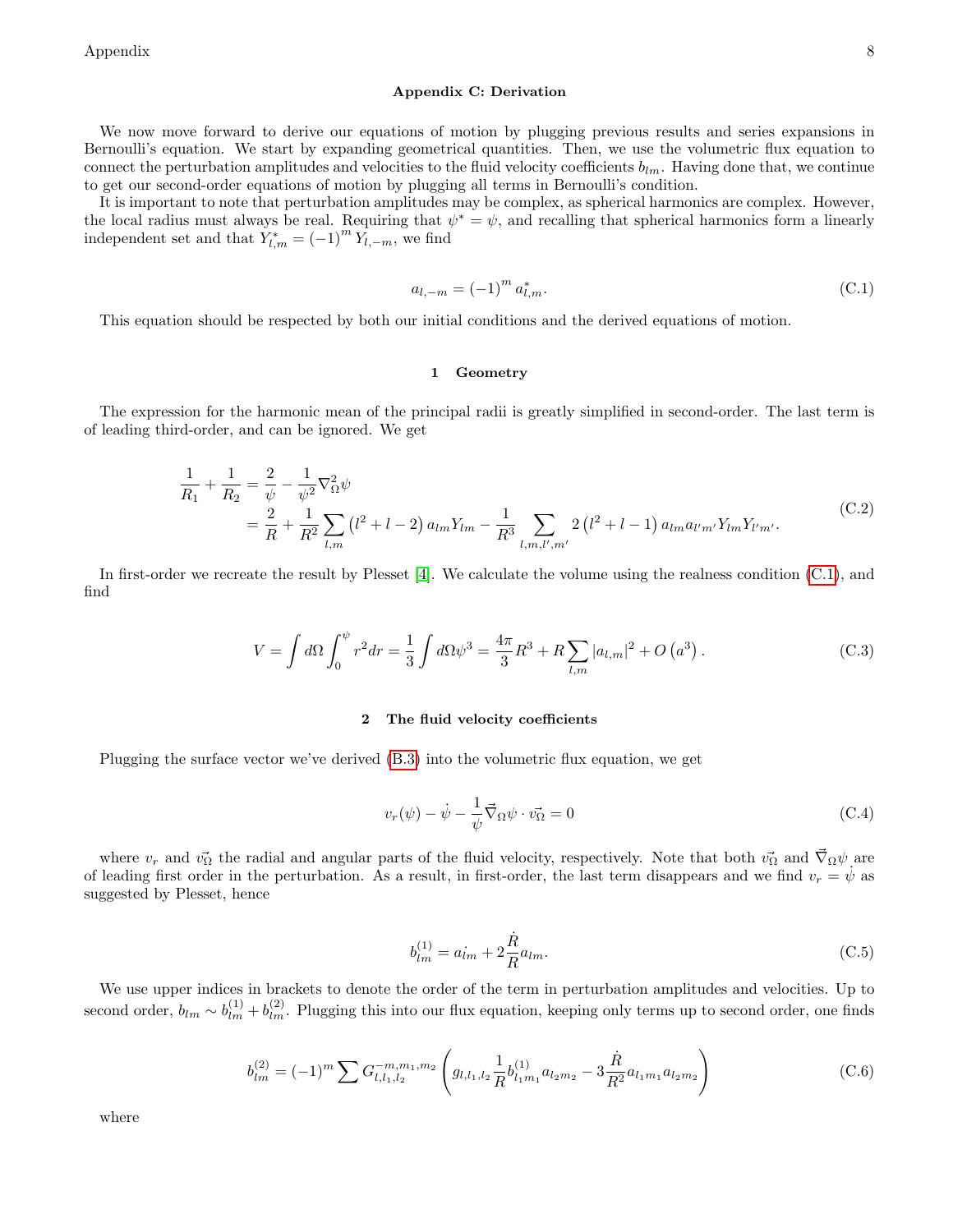Appendix  $\qquad \qquad \qquad 9$ 

$$
g_{l,l_1,l_2} \equiv l_1 + 2 - \frac{\epsilon_{l,l_1,l_2}}{l_1 + 1}.
$$
\n(C.7)

Higher-order expressions for b may be obtained by repeating the above process.

#### 3 First order equations of motion

Up to second-order, our equation of motion takes the form

$$
\Xi + \frac{\partial \phi}{\partial t} - \frac{1}{2}v^2 + \alpha \left(\frac{2}{\psi} - \frac{1}{\psi^2} \nabla^2_{\Omega} \psi\right) = 0.
$$
 (C.8)

In first-order, the velocity of the fluid is radial. Hence,

$$
\left(\frac{\partial_t\left(\dot{R}R^2\right)}{R}\left(1-\frac{1}{R}\sum_{lm}a_{lm}Y_{lm}\right)+\sum_{lm}\left(\frac{l+2}{l+1}\dot{R}b_{lm}-\frac{1}{l+1}Rb_{lm}\right)Y_{lm}\right)\\-\frac{1}{2}\left(\dot{R}^2-4\dot{R}^2\frac{1}{R}\sum_{lm}a_{lm}Y_{lm}+2\dot{R}\sum_{lm}b_{lm}Y_{lm}\right)+\Xi+\alpha\left(\frac{2}{R}+\frac{1}{R}\sum\left(l^2+l-2\right)a_{lm}Y_{lm}\right)=0.\tag{C.9}
$$

Simple integration yields the Rayleigh-Plesset equation

$$
R\ddot{R} + \frac{3}{2}\dot{R}^2 + \Xi + \frac{2\alpha}{R} = 0.
$$
 (C.10)

If we first multiply by some  $Y_{lm}^*$ , we find the perturbation equation

$$
\frac{1}{l+1}R\ddot{a}_{lm} + \frac{3}{l+1}\dot{R}\dot{a}_{lm} - \left[\frac{l-1}{l+1}\ddot{R} - \frac{\alpha}{R^2}\left(l+2\right)\left(l-1\right)\right]a_{lm} = 0.
$$
\n(C.11)

Denote by  $q_l \equiv (l+2)(l+1)(l-1)$ . We find, after multiplying by  $(l+1)$ ,

<span id="page-8-1"></span>
$$
\ddot{a}_{lm} + 3\frac{\dot{R}}{R}\dot{a}_{lm} - A_l a_{lm} = 0,
$$
\n(C.12)

where

<span id="page-8-0"></span>
$$
A_l \equiv (l-1)\frac{\ddot{R}}{R} - \frac{\alpha}{R^3}q_l.
$$
\n(C.13)

It is important to note that we recreate the result by Plesset[\[4\]](#page-4-3) for empty cavities. This is also in agreement with the spectrum of capillary-gravity waves. Note that Fourier modes  $e^{-i\vec{k}\cdot\vec{r}}$  are eigenmodes of  $\nabla^2$  with eigenvalues  $-k^2$ .  $Y_{lm}$  are eigenmodes of  $\nabla_{\Omega}^2$  with eigenvalues  $-l(l+1)$ . For  $l \gg 1$  we can thus suggest  $k \sim l/R$ . Now

$$
A_l \sim -\left(\sqrt{\left(-\ddot{R}\right)k + \alpha k^3}\right)^2 = -\omega^2 \left(k; -\ddot{R}, \alpha\right). \tag{C.14}
$$

Where  $\omega(k; g, \alpha)$  is the deep water wave angular frequency for wavelength k, gravity constant g and capillarity constant  $\alpha$ . For small wavelengths  $(l \gg 1)$ ,  $\omega \gg \frac{\dot{R}}{R}$ , we can ignore the second term and see that small waves follow deep water wave theory. The second term adds friction/pumping, depending on the direction in which the mean radius moves. Either way, for  $l \gg 1$ , the change in wave amplitude it generates happens at a much longer time scale.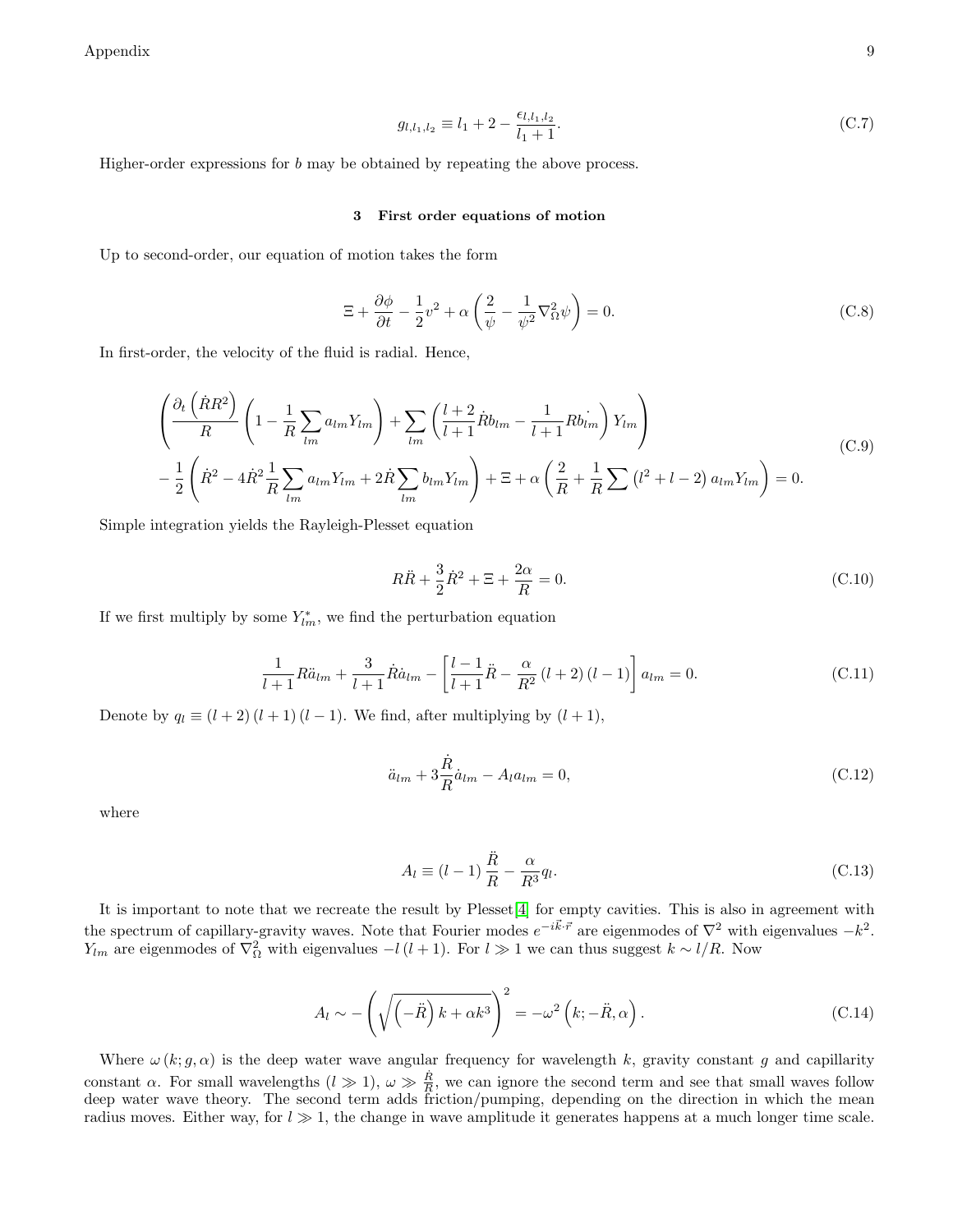Appendix  $10$ 

# 4 Second order equations of motion

We should add to our equations the second-order component, given by the following formula

$$
s.o.c = \dot{\phi}^{(2)} - \frac{1}{2}(v^2)^{(2)} + \alpha \left(\frac{1}{R_1} + \frac{1}{R_2}\right)^{(2)}.
$$
\n(C.15)

Having already calculated the last term, we turn to the first two, and find

$$
\dot{\phi}^{(2)}|_{r=\psi} = \left[ R\ddot{R} + 2\dot{R}^2 \right] \left( \sum_{lm} \frac{1}{R} a_{lm} Y_{lm} \right)^2 + \sum_{lm} Y_{lm} \left( \frac{1}{l+1} \left( b_{lm}^{(2)} R + (l+2) b_{lm}^{(2)} \dot{R} \right) \right) \n- \frac{1}{R} \sum_{lm} Y_{lm} Y_{l'm'} \left( \frac{1}{R} a_{l'm'} \left( b_{lm}^{(1)} R + (l+2) b_{lm}^{(1)} \dot{R} \right) \right), \n(v^2)^{(2)}|_{r=\psi} = 2v_r^{(0)} v_r^{(2)} + v_r^{(1)} v_r^{(1)} + v_{\Omega}^{(1)} v_{\Omega}^{(1)}|_{r=\psi} \n= 2\dot{R} \sum_{lm} b_{lm}^{(2)} Y_{lm} \n+ \sum_{lml'm'} Y_{lm} Y_{l'm'} \left( a_{lm} a_{l'm'} - 2(2l+1) \frac{\dot{R}^2}{R^2} a_{lm} a_{l'm'} - 2(l+2) \frac{\dot{R}}{R} a_{lm} a_{l'm'} \right) \n+ \left( \sum_{lm} \frac{1}{l+1} b_{lm} \vec{\nabla} Y_{lm} \right)^2.
$$
\n(C.17)

Combining these, we get

$$
s.o.c = \sum_{lm} Y_{lm} \left( \frac{1}{l+1} \left( b_{lm}^{(2)} R + b_{lm}^{(2)} \dot{R} \right) \right)
$$
  
 
$$
- \sum_{lml'm'} Y_{lm} Y_{l'm'} \left( \frac{1}{2} a_{lm} a_{l'm'} - \frac{\dot{R}}{R} a_{lm} a_{l'm'} + \left[ l \frac{\ddot{R}}{R} - \frac{\dot{R}^2}{R^2} + (3l - l^3) \frac{\alpha}{R^3} \right] a_{lm} a_{l'm'} \right)
$$
(C.18)  
 
$$
- \frac{1}{2} \sum_{lml'm'} \frac{1}{(l+1)(l'+1)} b_{lm} b_{l'm'} \left( \vec{\nabla} Y_{lm} \cdot \vec{\nabla} Y_{l'm'} \right).
$$

Here we've plugged in the first order acceleration in  $\dot{b}^{(1)}$  terms. We can now derive the equations governing radius motion, together with second-order corrections,

$$
4\pi \left( R\ddot{R} + \frac{3}{2}\dot{R}^2 + \Xi + \frac{2\alpha}{R} \right)
$$
  
=  $\sum_{lm} (-1)^m \left( \frac{2l+1}{2(l+1)} a_{lm} a_{l-m} + \frac{l-1}{l+1} \frac{\dot{R}}{R} a_{lm} a_{l-m} + \left[ l \frac{\ddot{R}}{R} + \frac{l-1}{l+1} \frac{\dot{R}^2}{R^2} + (3l-l^3) \frac{\alpha}{R^3} \right] a_{lm} a_{l-m} \right).$  (C.19)

Note that  $\ddot{R}$  appears on both sides. Moving all of its occurrences to the left, together with the realness condition [\(C.1\)](#page-7-0) finish the derivation of the radial equation of motion

$$
R\ddot{R} = \left\{ -\frac{3}{2}\dot{R}^2 - \Xi - \frac{2\alpha}{R} \right\}
$$
  
+  $\frac{1}{4\pi} \sum_{lm} \left[ \frac{2l+1}{2(l+1)} |a_{lm}|^2 + \frac{l-1}{l+1} \frac{\dot{R}}{R} a_{lm}^* a_{lm}^* + \left( \frac{l-1}{l+1} \frac{\dot{R}^2}{R^2} + (3l-l^3) \frac{\alpha}{R^3} \right) |a_{lm}|^2 \right] \right\}$  (C.20)  
/  $\left\{ 1 - \frac{1}{4\pi} \frac{1}{R^2} \sum_{lm} l |a_{lm}|^2 \right\}.$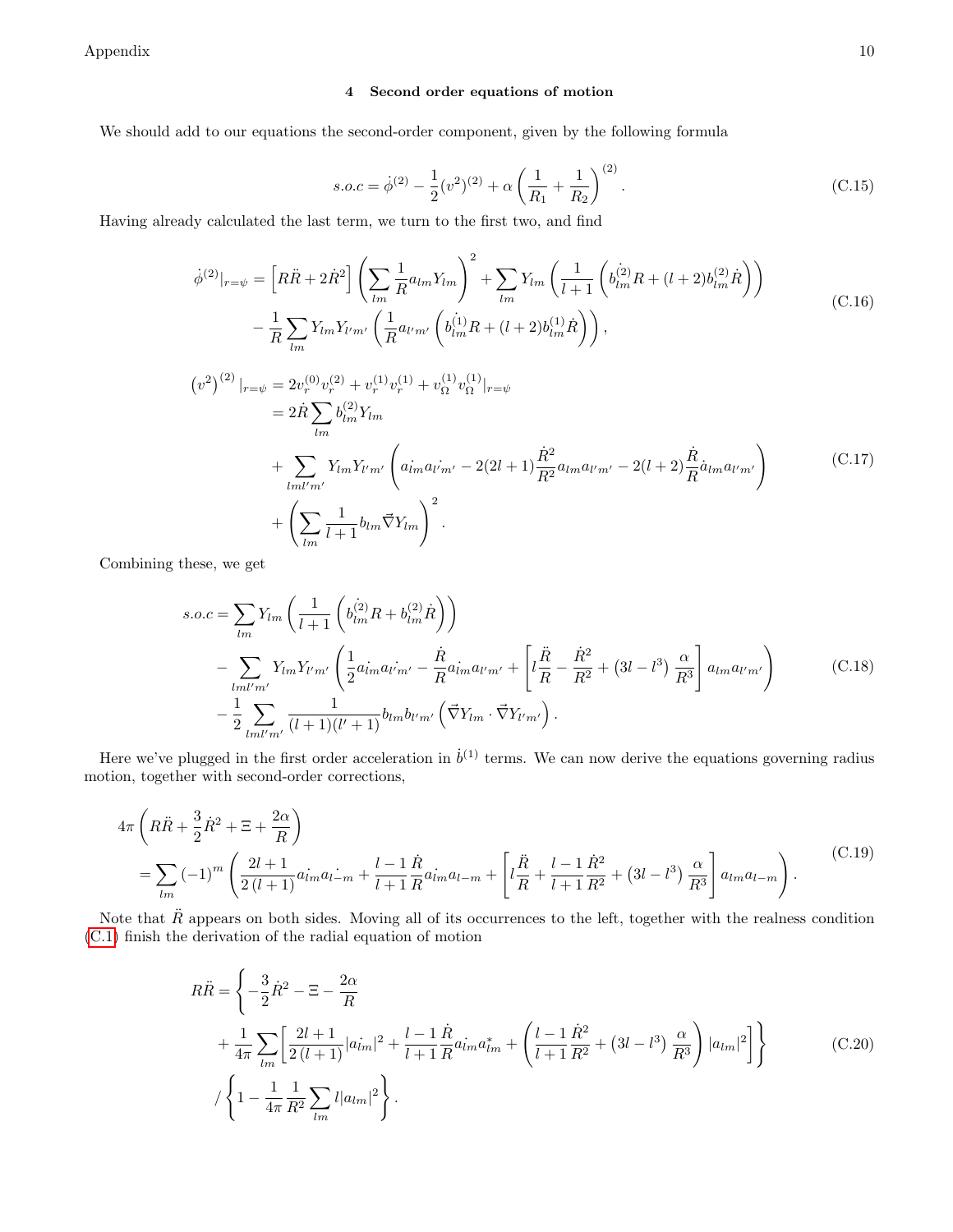# Appendix the contract of the contract of the contract of the contract of the contract of the contract of the contract of the contract of the contract of the contract of the contract of the contract of the contract of the c

As for the perturbation second-order equations, we integrate after multiplying by some  $Y_{lm}^*$  to find the following equation. We multiply by  $l+1$ , to match the only operation we did in the derivation of the first-order equation [\(C.12\)](#page-8-1).

$$
\ddot{a}_{lm} + 3\frac{\dot{R}}{R}\dot{a}_{lm} - A_l a_{lm} = -\frac{1}{R} \left( b_{lm}^{(2)} R + b_{lm}^{(2)} \dot{R} \right) + (-1)^m \frac{l+1}{R} \sum_{l_1 m_1 l_2 m_2} G_{l, l_1, l_2}^{-m, m_1, m_2} \left[ \frac{1}{2} a_{l_1 m_1} a_{l_2 m_2} \right. \n- \frac{\dot{R}}{R} \dot{a}_{l_1 m_1} a_{l_2 m_2} + \left( l_1 \frac{\ddot{R}}{R} - \frac{1}{2} \frac{\dot{R}^2}{R^2} + (3l_1 - l_1^3) \frac{\alpha}{R^3} \right) a_{l_1 m_1} a_{l_2 m_2} \right] \n+ (-1)^m \frac{l+1}{R} \sum_{l_1 m_1 l_2 m_2} \frac{\epsilon_{l, l_1, l_2}}{2(l_1 + 1)(l_2 + 1)} G_{l, l_1, l_2}^{-m, m_1, m_2} \left( \dot{a}_{l_1 m_1} \dot{a}_{l_2 m_2} + 4 \frac{\dot{R}}{R} \dot{a}_{l_1 m_1} a_{l_2 m_2} + 4 \frac{\dot{R}^2}{R^2} a_{l_1 m_1} a_{l_2 m_2} \right).
$$
\n(C.21)

Note that

$$
\partial_t (Rb_{lm}^{(2)}) = (-1)^m \sum G_{l,l_1,l_2}^{-m,m_1,m_2} \left\{ \left[ g_{l,l_1,l_2} A_{l_1} + (2g_{l,l_1,l_2} - 3) \left( \frac{\ddot{R}}{R} - \frac{\dot{R}^2}{R^2} \right) \right] a_{l_1m_1} a_{l_2m_2} + (-g_{l,l_1,l_2} + 2g_{l,l_2,l_1} - 6) \frac{\dot{R}}{R} \dot{a}_{l_1m_1} a_{l_2m_2} + g_{l,l_1,l_2} a_{l_1m_1} a_{l_2m_2} \right\}.
$$
\n(C.22)

All that is left now is to sum together terms with the different coefficients. We get

$$
\ddot{a}_{l,m} + 3\frac{\dot{R}}{R}\dot{a}_{l,m} - A_l a_{l,m} = \left[\frac{\ddot{R}}{R^2} K_{l,m}^{(l_1,m_1),(l_2,m_2)} + \frac{\alpha}{R^4} C_{l,m}^{(l_1,m_1),(l_2,m_2)} + \frac{\dot{R}^2}{R^3} X_{l,m}^{(l_1,m_1),(l_2,m_2)}\right] a_{l_1,m_1} a_{l_2,m_2} + \frac{\dot{R}}{R^2} Z_{l,m}^{(l_1,m_1),(l_2,m_2)} \dot{a}_{l_1,m_1} a_{l_2,m_2} + \frac{1}{R} D_{l,m}^{(l_1,m_1),(l_2,m_2)} \dot{a}_{l_1,m_1} \dot{a}_{l_2,m_2},
$$
\n(C.23)

where

<span id="page-10-0"></span>
$$
K_{l,l_{1},l_{2}}^{m,m_{1},m_{2}} = (-1)^{m} G_{l,l_{1},l_{2}}^{-m,m_{1},m_{2}} \left[ l_{1} (l+1) - (l_{1}-3) g_{l,l_{1},l_{2}} + 3 \right]
$$
  
\n
$$
C_{l,l_{1},l_{2}}^{m,m_{1},m_{2}} = (-1)^{m} G_{l,l_{1},l_{2}}^{-m,m_{1},m_{2}} \left[ (l+1) (3l_{1} - l_{1}) + g_{l,l_{1},l_{2}} q_{l_{1}} \right]
$$
  
\n
$$
X_{l,l_{1},l_{2}}^{m,m_{1},m_{2}} = (-1)^{m} G_{l,l_{1},l_{2}}^{-m,m_{1},m_{2}} \left[ -l - 4 + 2 (l+1) \frac{\epsilon_{l,l_{1},l_{2}}}{(l_{1}+1) (l_{2}+1)} + 2g_{l,l_{1},l_{2}} \right]
$$
  
\n
$$
Z_{l,l_{1},l_{2}}^{m,m_{1},m_{2}} = (-1)^{m} G_{l,l_{1},l_{2}}^{-m,m_{1},m_{2}} \left[ -l + 5 + 2 (l+1) \frac{\epsilon_{l,l_{1},l_{2}}}{(l_{1}+1) (l_{2}+1)} + g_{l,l_{1},l_{2}} - 2g_{l,l_{2},l_{1}} \right]
$$
  
\n
$$
D_{l,l_{1},l_{2}}^{m,m_{1},m_{2}} = (-1)^{m} G_{l,l_{1},l_{2}}^{-m,m_{1},m_{2}} \left[ \frac{l+1}{2} + \frac{l+1}{2} \frac{\epsilon_{l,l_{1},l_{2}}}{(l_{1}+1) (l_{2}+1)} - g_{l,l_{1},l_{2}} \right].
$$
  
\n(11)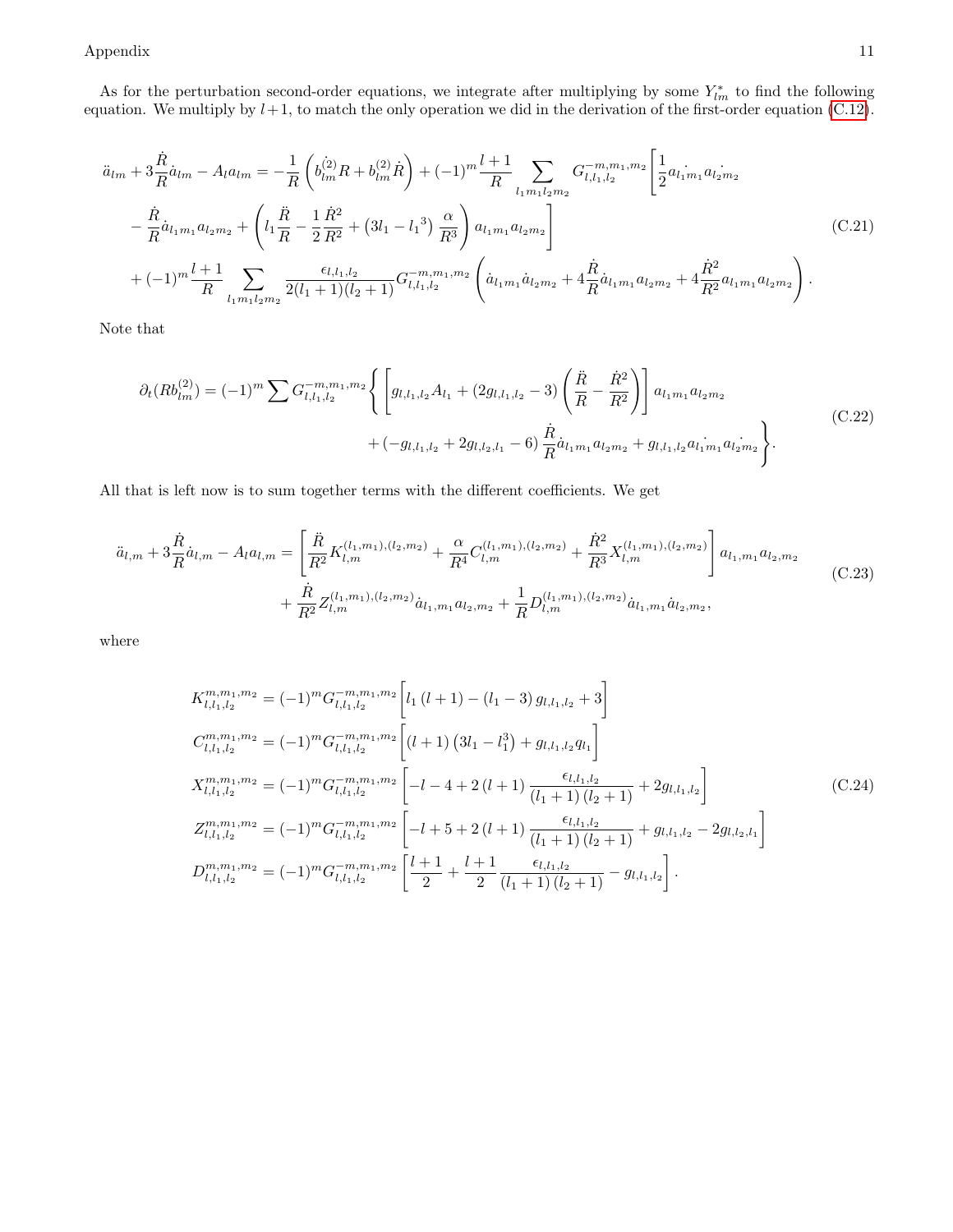#### Appendix D: Numerical schemes

Our numerical implementation is in  $C++$  and based on the armadillo library [\[17,](#page-4-16) [18\]](#page-4-17). In addition, we use the libraries SuperLU for sparse matrix operations [\[19\]](#page-4-18) and [\[20\]](#page-4-19) for the calculation of Gaunt coefficients.

## <span id="page-11-0"></span>1 Scheme

We try to solve an equation of the form

$$
\ddot{a}_{lm} + 3\frac{\dot{R}}{R}\dot{a}_{lm} - A a_{lm} = r_{lm}.\tag{D.1}
$$

Here r represents all nonlinear terms in the equation, which are the most difficult to assess. For the purpose of the scheme, we shall treat them as some black box input. For the time being, we make the same approximation regarding the  $R, R, R$  terms as the perturbations oscillate much more rapidly. We present the general, half implicit scheme

$$
\frac{\dot{a}^{n+1} - \dot{a}^n}{dt} + 3\frac{\dot{R}}{R} \left(\alpha \dot{a}^n + (1 - \alpha)\dot{a}^{n+1}\right) - A\left(\alpha a^n + (1 - \alpha)a^{n+1}\right) = r
$$
\n
$$
\frac{a^{n+1} - a^n}{dt} - \left(\alpha \dot{a}^n + (1 - \alpha)\dot{a}^{n+1}\right) = 0.
$$
\n(D.2)

Reordering terms we get

$$
\dot{a}^{n+1} = \frac{\dot{a}^n \left[1 - \alpha dt \left(3\frac{\dot{R}}{R} - dtA\left(1 - \alpha\right)\right)\right] + dtr + dtAa^n}{\left[1 + \left(1 - \alpha\right)dt \left(3\frac{\dot{R}}{R} - dtA\left(1 - \alpha\right)\right)\right]}.
$$
\n(D.3)

We would like our scheme to be energy conserving for the pure oscillator case, i.e., where  $\dot{R} = r = 0$ , and  $A = -\omega_0^2$ for some real  $\omega_0$ . For a pure harmonic oscillator, the energy follows  $E \sim \dot{a}^2 + \omega_0^2 a^2$ . Now

$$
\Delta E = (\dot{a}_{n+1}^2 + \omega_0^2 a_{n+1}^2) - (\dot{a}_n^2 + \omega_0^2 a_n^2) \n= \frac{2\alpha - 1}{1 + (1 - \alpha)^2 dt^2 \omega_0^2} \omega_0^2 dt^2 E_n.
$$
\n(D.4)

Choosing  $\alpha = 1/2$  yields energy conservation. Note that we add arbitrary dissipation and pumping terms, necessary for the emergence of Kolmogorov spectra. Therefore, conservation is not of utmost importance. As for the radius, we evaluate radius acceleration twice, before and after the perturbation step, and use the average value.

## <span id="page-11-1"></span>2 Efficiency and approximations

Numerically, the most demanding task, by several orders of magnitude, is the evaluation of the interaction terms, as it requires many large matrix multiplications. Interaction matrices are sparse since they are proportional to the Gaunt coefficients. The use of sparse matrix multiplication algorithms and designated libraries such as SuperLU [\[19\]](#page-4-18) save running time. Still, simulations typically last several days. We therefore approximate interaction terms, denoted  $r$ , instead of directly calculating them at every step. First, we extrapolate  $r$  for short periods of time. Suppose,  $\vec{r}_1, \dots, \vec{r}_n$  correspond to n accurate calculations of the interaction terms, taken at times  $t_1, \dots, t_n$ . We approximate  $r(t)$ , polynomially, via

$$
\vec{r}(t) = \sum_{k} \vec{r}_k \prod_{j \neq k} \frac{t - t_j}{t_k - t_j}.
$$
\n(D.5)

The result is a polynomial of order  $n-1$  in t. To avoid overfitting, we set linear extrapolation  $(n = 2)$ . We measure once in 25 steps, accelerating calculation by order of magnitude with no seen impact on accuracy.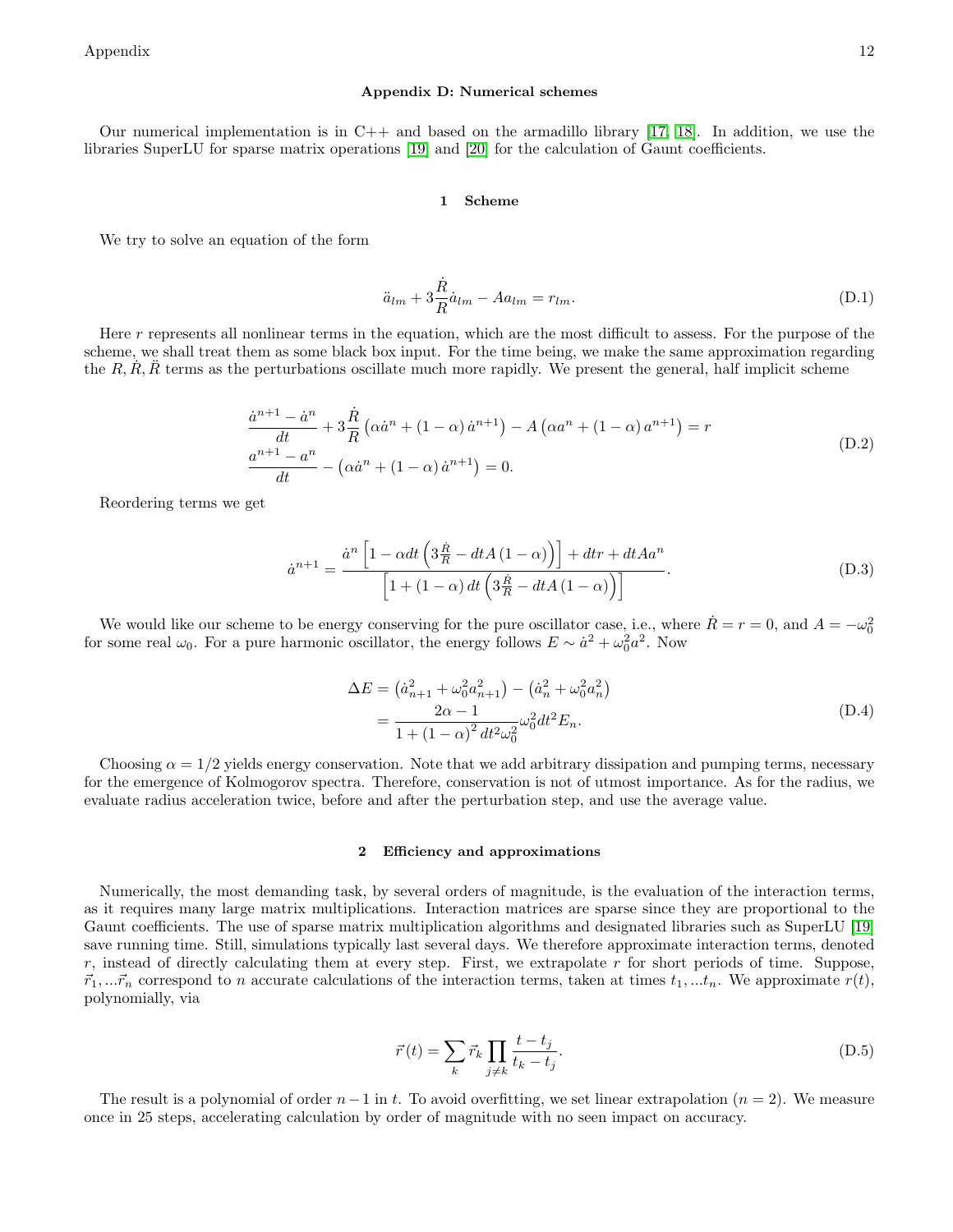Another possible approximation is the removal of the Z matrix. For capillary waves at  $l \gg 1$ , it is evident that Z tensor terms are much smaller than C or D, bringing into account that  $\dot{a}_l \sim \sqrt{\alpha l^3/R^3}a$ . Ignoring Z terms reduces running time by a factor of 1/3.

At last, having reduced many matrix multiplications, sparse matrix additions start to take up much of the time. At every evaluation, we add up  $\frac{\ddot{R}}{R^2}K + \frac{\alpha}{R^4}C + \frac{\dot{R}^2}{R^3}X$ . For stable bubbles,  $\alpha/R^4$  should remain approximately constant, and  $\dot{R}^2/R^3$  should be very small. On the other hand,  $\frac{\ddot{R}}{R^2}$  oscillates with a non-negligible amplitude. We ignore X terms, much like Z terms. Furthermore, we update the matrix multiplying  $a - a$  terms when the coefficient of either K or C changes by a factor of 10%. These steps reduce approximately  $2/3$  of sparse matrix additions.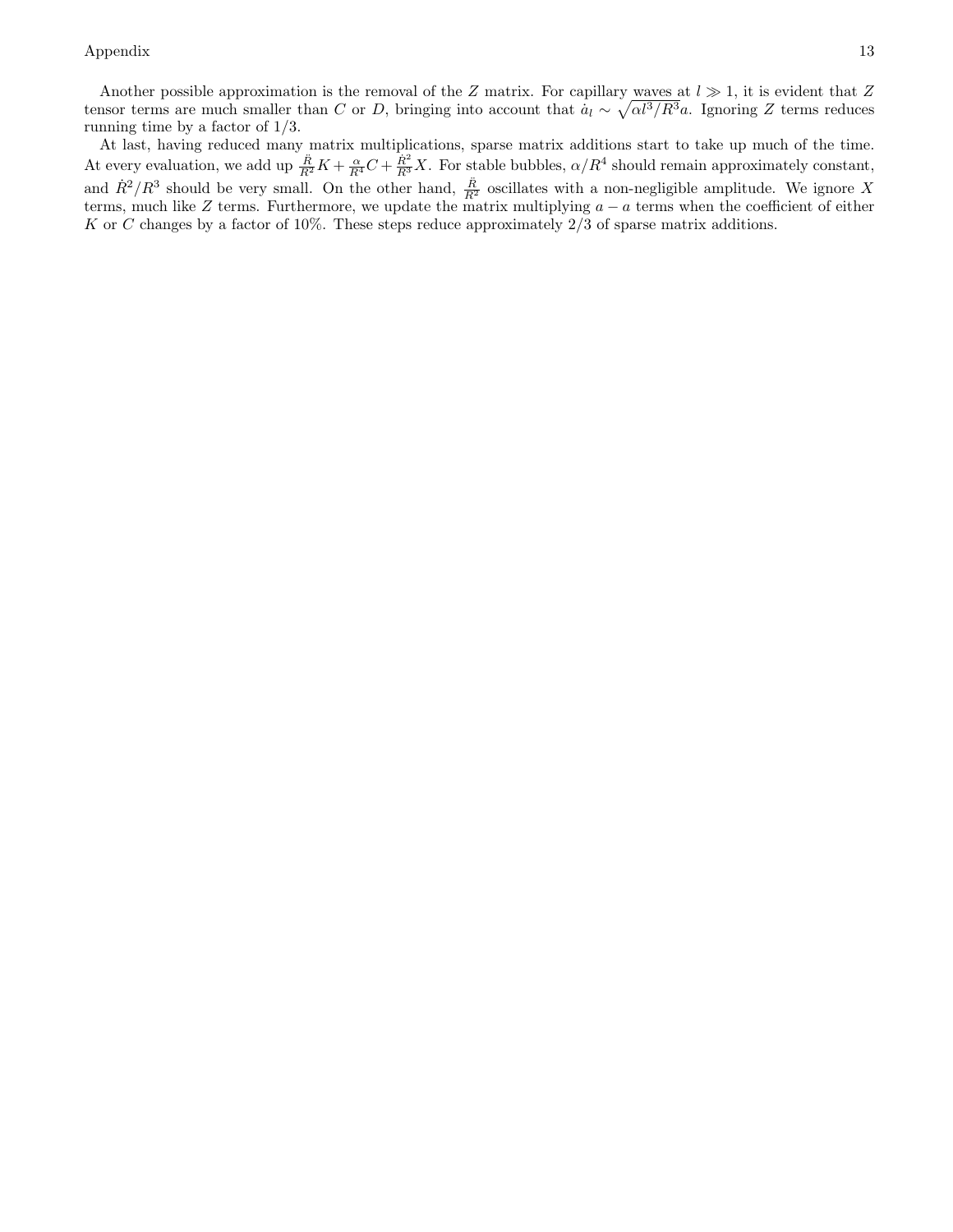### Appendix E: Test problems

Our code has grown rather complicated. Therefore, we should require that it passes some tests. In this chapter, we present two possible tests for our code. Sadly, we have no tests checking nonlinear phenomena, except for the predictions we set out to verify in the first place.

## 1 Perturbation growth in Hunter's problem

Hunter's problem is that of a converging bubble near collapse studied extensively in [\[21\]](#page-4-20). Near collapse, we expect velocity terms to be most dominant. Hence, the Rayleigh-Plesset equation reduces to

$$
R\ddot{R} + \frac{3}{2}\dot{R}^2 = 0.
$$
 (E.1)

This equation is scaleless and exactly solvable, with the self-similar solution

$$
R(t) = \left(1 - \frac{t}{t_c}\right)^{\frac{2}{5}}.\tag{E.2}
$$

Here  $t_c$  is the time of the collapse. We now try to estimate perturbation growth.

### a Adiabatic invariants prediction

Let  $\eta$  denote some perturbation amplitude, whose wavelength is much shorter than the bubble's radius. Assuming it oscillates much faster than the bubble's mean radius, the latter can be considered as a quasistatic changing variable, and we can use adiabatic invariants, such as  $E/\omega$ . The energy of the perturbation must be proportional to either  $\eta^2$ ,  $\eta\dot{\eta}$ ,  $\dot{\eta}^2$ , to produce leading first-order dynamics. As the system is scaleless, all quadratic terms are equivalent, and we should expect  $\dot{\eta} \sim \frac{\dot{R}}{R} \eta$ . Therefore, energy and frequency must scale as

$$
E \sim \rho_l \dot{R}^2 R a^2 \tag{E.3}
$$

and

 $\omega \sim \frac{\dot{R}}{R}$ R .  $(E.4)$ 

Therefore,

$$
\frac{E}{\omega} \sim \dot{R}R^2a^2 \sim const.
$$
\n(E.5)

Recall that  $R \sim (-t)^{2/5}$ . Therefore  $\dot{R} \sim -(-t)^{-3/5} \sim -R^{-3/2}$ , and

$$
a \sim R^{-1/4}.\tag{E.6}
$$

This result shows that perturbations are unstable near collapse. Recall that this is a perturbative theory of first order. Its instability demonstrates, once again, the importance of high-order terms for stability analysis.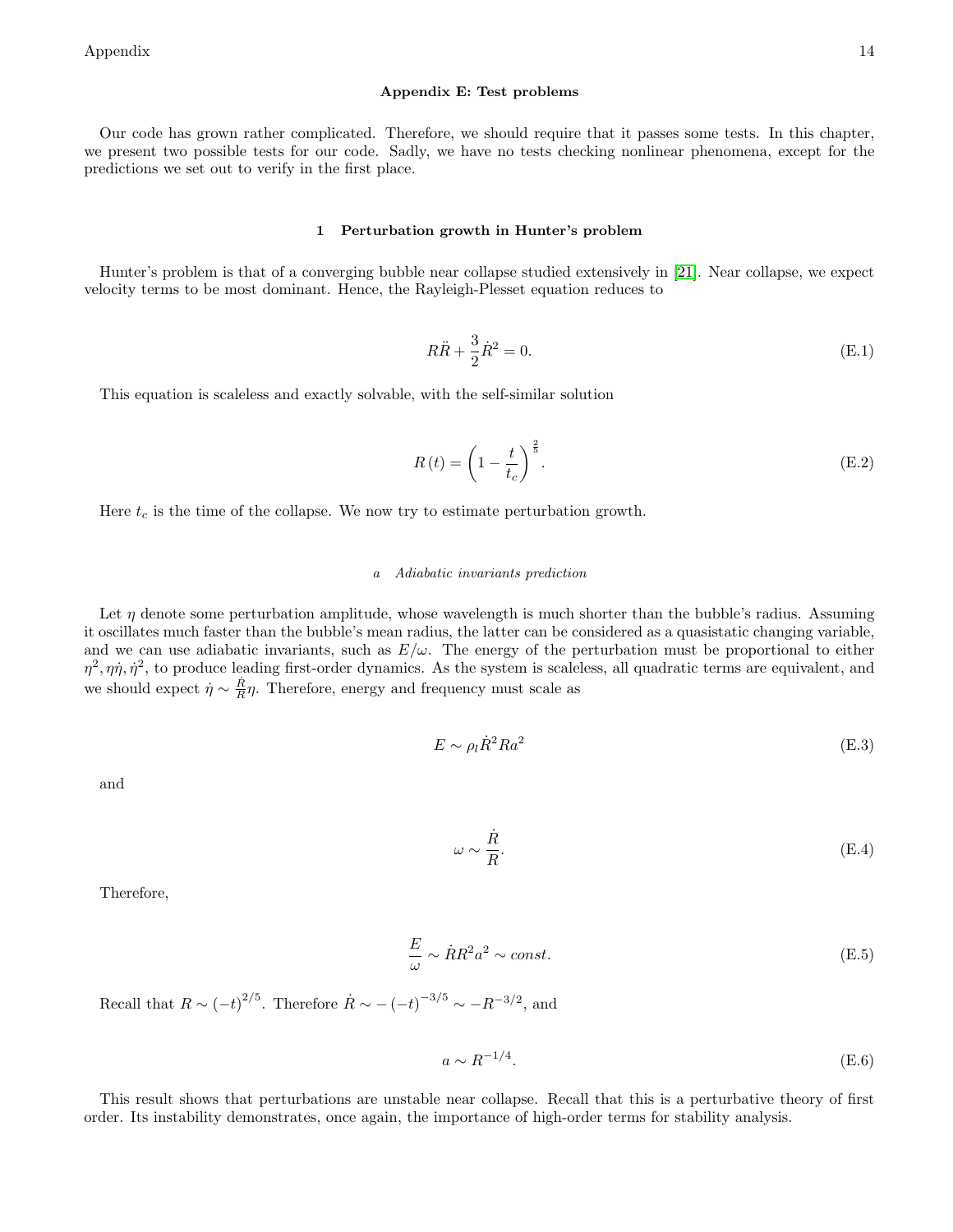Appendix  $15$ 

## b Analytical solutions

Plugging Hunter's self-similar solution in Plesset's linear perturbation equation of motion, one finds

$$
\ddot{a}_{l,m} + 3\frac{\dot{R}}{R}\dot{a}_{l,m} + \frac{3}{2}(l-1)\frac{\dot{R}^2}{R^2}a_{l,m} = 0.
$$
 (E.7)

As there are no timescales in the problem, we propose a self-similar solution of the form  $a \sim R^{\lambda}$ , reducing our differential equation to an algebraic one,

$$
\lambda^2 + \frac{1}{2}\lambda + \frac{3}{2}(l-1) = 0.
$$
 (E.8)

The solutions are given by

$$
\lambda = \begin{cases} 0, -\frac{1}{2} & l = 1 \\ -\frac{1}{4} \pm i\frac{1}{4}\sqrt{24l - 25} & \text{otherwise} \end{cases} .
$$
 (E.9)

This result matches the one obtained via adiabatic invariants, and the one obtained via a WKB approximation [\[22\]](#page-4-21). For all  $l > 1$ , we have  $\text{Re } \lambda_l = -\frac{1}{4}$ . Note that adiabatic invariants hold where  $\text{Im } \lambda_l \gg R/R$ , or equivalently  $l \gg 1$ . However, our solution indicates that the adiabatic prediction holds as early as  $l = 2$ . Denote initial conditions by lower index 0 and  $\kappa_l \equiv \frac{1}{4} \sqrt{24l - 25}$ . For all  $l > 1$  we find

<span id="page-14-1"></span>
$$
a = \left(\frac{R}{R_0}\right)^{-1/4} \left[ a_0 \cos\left(\kappa_l \ln \frac{R}{R_0}\right) + \frac{1}{\kappa_l} \left(\frac{R_0}{\dot{R}_0} \dot{a}_0 + \frac{1}{4} a_0\right) \sin\left(\kappa_l \ln \frac{R}{R_0}\right) \right].
$$
 (E.10)

We may write this equation in terms of a new, "natual" time of the problem,  $T \equiv -\ln \frac{R}{R_0}$ .  $a(T)$  is of the form of an amplified harmonic oscillator. As  $0 < \frac{R}{R_0} \le 1$ ,  $0 \ge T < \infty$ , and infinitely many oscillations occur near collapse. This analytical solution can also act as a test for our simulation. Our simulation matches the analytical prediction as long as perturbations are small enough. Such is the case in figure [4a.](#page-14-0) For larger perturbations, amplitudes deviate from the linear analytic solution near collapse due to nonlinear terms, as can be seen in [4b.](#page-14-0) These graphs also verify our interpretation and the definition of the natural time of the problem, as  $(t_c - t)^{-1} \propto T$ .

<span id="page-14-0"></span>

Figure 4: The figures above present simulation results for the amplitude of the mode  $l = 30, m = 0$  alongside the theoretical prediction by [\(E.10\)](#page-14-1). Simulated with  $l_{max} = 40$ ,  $\beta = 1.0$ ,  $\alpha = P_0 = P_\infty = 0$ , and no dissipation or pumping terms. Amplitude scale  $\epsilon$  is 10<sup>-4</sup> (10<sup>-3</sup>) for a (b). y-axis units are arbitrary for both figures.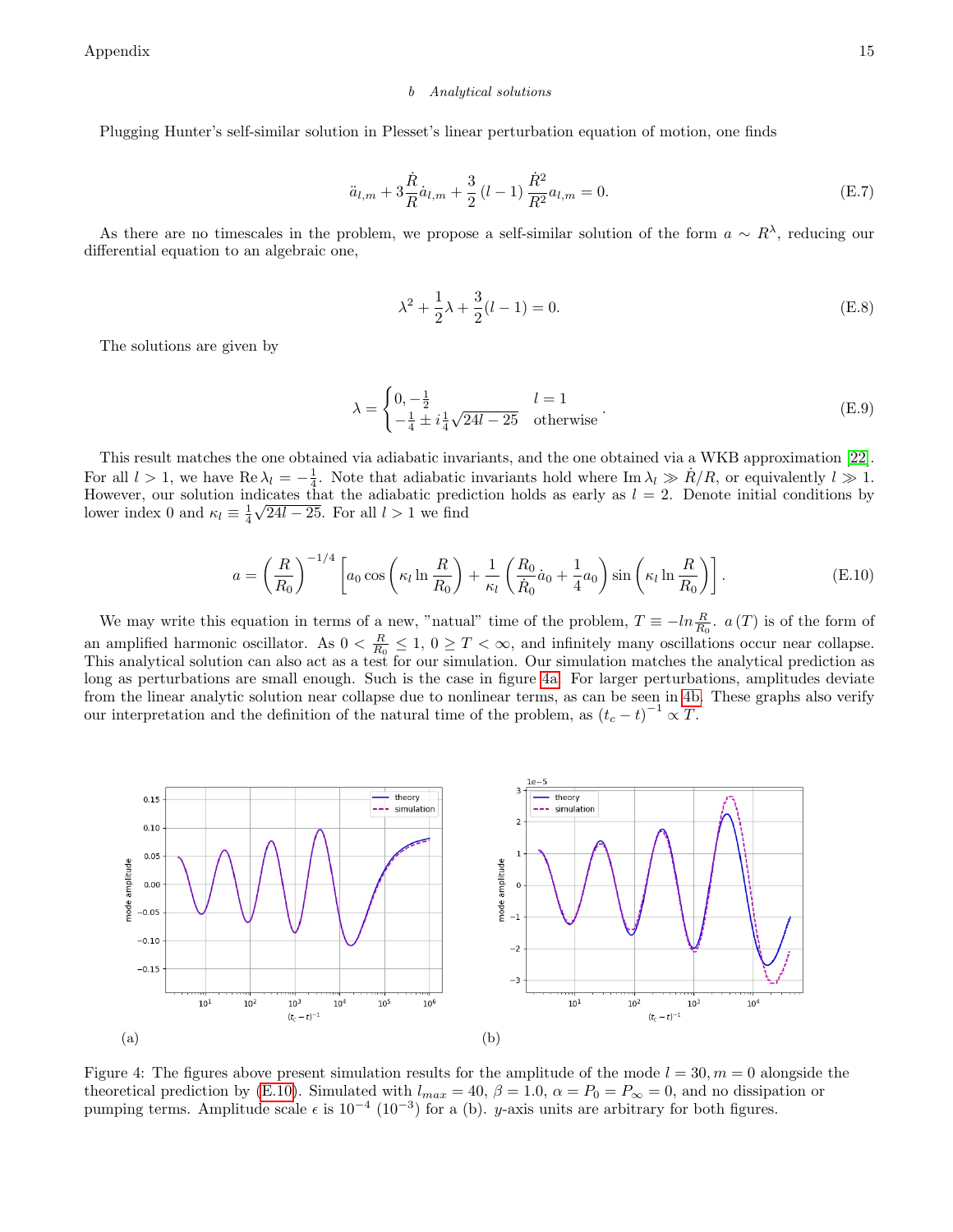# 2 Collapse time

The calculation of spherically symmetric bubble collapse time is feasible in several cases. Small perturbations should not change it significantly. Comparing simulated and theoretical collapse times test our solution of the Rayleigh-Plesset equation. Consider, for example, a collapsing empty spherically symmetric bubble, with some surface tension coefficient  $\alpha$ , and  $P_0 = P_{\infty} = 0$ . Moving to the unitless variables  $R = R_0 \xi$ ,  $t = \frac{R_0}{|\dot{R}_0|} \chi$  and the unitless parameter  $\theta = \frac{2\alpha}{|\dot{R}_0|^2 R_0}$ , the Rayleigh-Plesset equation takes the form

$$
\frac{\ddot{\xi}}{\xi} + \frac{3}{2}\frac{\dot{\xi}^2}{\xi^2} + \frac{\theta}{\xi^3} = 0.
$$
 (E.11)

We make another change of variables of the form  $g = \xi^{\beta}$ , in an attempt to erase the nonlinear second term, in which we have a squared derivative. Such an attempt is possible when choosing  $\beta = \frac{5}{2}$ , resulting in

$$
\ddot{g} + \frac{5}{2}\theta g^{-1/5} = 0.
$$
 (E.12)

Allowing us to reduce the second-order equation to a first-order equation, and get a differential form for  $d\chi$ , the unitless time. We finally get

$$
\chi_{collapse} = \frac{2}{5} \int_0^1 \frac{dg}{\sqrt{1 + \theta (1 - g^{4/5})}}.
$$
\n(E.13)

Note that in the absence of surface tension, i.e.  $\theta = 0$ , We get  $\chi_{collapse} = \frac{2}{5}$ , or, equivalently, the known  $t_{collapse} = \frac{2}{5}$  $\frac{2R_0}{5|\dot{R}_0|}$  [\[21\]](#page-4-20). This integral has an analytic solution. Denote by  $\mathcal F$  the incomplete elliptical integral of the first kind. We find

$$
\chi_{collapse} = \frac{2}{3} \frac{1}{\theta} \left[ \left( 1 + \theta \right)^{3/4} \theta^{-1/4} \mathcal{F} \left( \arcsin \left( \left( \frac{\theta}{1 + \theta} \right)^{1/4} \right) \Big| - 1 \right) - 1 \right]. \tag{E.14}
$$

Computationally speaking, it is easier to evaluate the integral form of  $\chi_{collapse}$  rather than the analytic one. We present it as it helps us reach a lower bound on the collapse time, which is, to our knowledge, not yet known in the literature. Our system has only positive feedback loops. Namely, increasing bubble velocity increases its acceleration, in a repetitive process. Therefore, keeping  $R_0$  and  $R_0$  constant and enlarging  $\alpha$  must hasten collapse. We should thus expect  $\frac{\partial}{\partial \theta} \chi_{collapse} \leq 0$ . A direct calculation yields

$$
\frac{\partial}{\partial \theta} \chi_{collapse} = \frac{1}{2\theta(1+\theta)} + \chi \left[ -\frac{5}{4} \frac{1}{\theta} + \frac{3}{4} \frac{1}{1+\theta} \right].
$$
 (E.15)

And thus we conclude the following bound, tight at  $\theta = 0$ ,

$$
\chi_{collapse} \ge \frac{2}{2\theta + 5}.\tag{E.16}
$$

All collapse times are in 99% agreement with the calculated collapse time. Note that this test tests only order 0 phenomena, and is more indicative of our solution of the Rayleigh-Plesset equation, rather than the perturbation equation.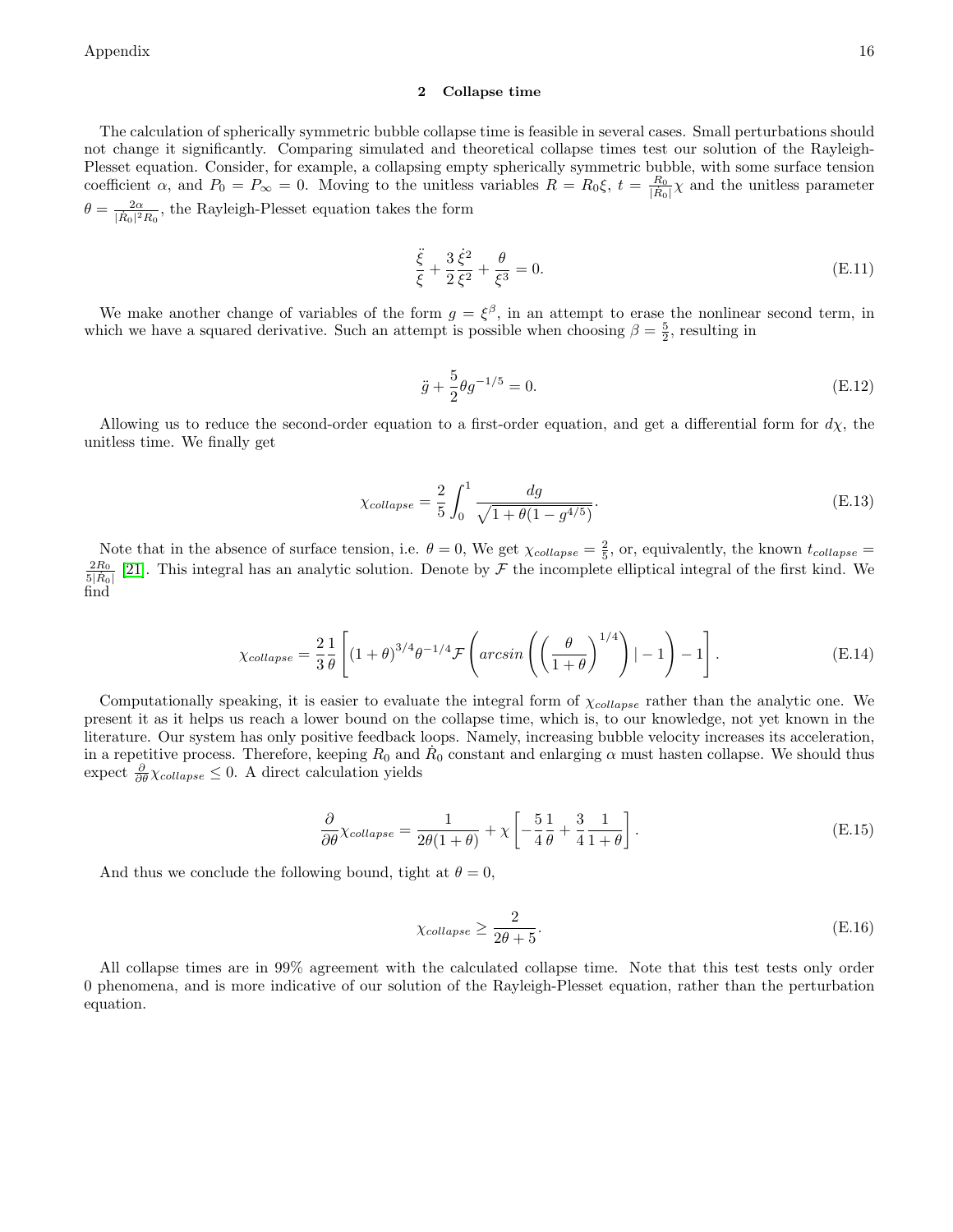# Appendix F: Initial conditions

#### <span id="page-16-0"></span>1 Physical limits on initial conditions

The series appearing in the equations of motion we've arrived at [\(9\)](#page-1-4) and [\(8\)](#page-1-3) do not necessarily converge. Note that all coefficients are of some polynomial or rational dependence on l's and generally rise (in absolute value) with them. Series convergence constrains possible states for which our perturbative approximation applies.

To resolve divergence, one might set a series cutoff. Either sharply, namely, demanding that all perturbations are zero from a certain l, or smoothly, requiring exponential decay in amplitudes. Either way, a cutoff defines a new scale in the system. The other possibility is power-law scaling for perturbation amplitudes, whose decay is fast enough for convergence. We choose the latter as we want our system to be as scalable as possible. Note that setting a cutoff is inevitable. Firstly, as computers are not able to represent infinitely many perturbations, setting a sharp cutoff at some  $l_{max}$ . Secondly, high mode dissipation is crucial for the emergence of Kolmogorov turbulent spectra. Kolmogorov's theory defines two scales, the pumping scale, and the viscosity scale, the latter acting as a cutoff. However, besides these two scales, there's no reason to expect any other, intermediate, length scale in the system, relevant for behavior at the inertial interval. As cutoff requires the definition of such a scale, it is more reasonable to expect scaleless, power-law behavior.

We now turn to the requirements imposed on such power laws. These are most easily arrived at when making sure the expression for  $R$  converges. Note we also ensure the convergence of interaction tensors series along the way.

For capillary waves,  $\dot{a}_l \sim \omega_l a_l$ , Our fastest growing coefficients have a  $O(l^3)$  divergence rate. However, the leading order term cancels, namely  $|\dot{a}|^2 - l^3 |a|^2 \sim l^2 |a|^2$ . Note that for each l there are  $2l + 1 = O(l)$  modes. Decay must therefore be at least  $|a|^2 \sim l^{-4}$ . Alternatively,  $a \sim l^{-\beta}$  For some  $\beta > 2$ . In the absence of surface tension, the fastest growing coefficient scales as  $O(l)$ , similar arguments lead to the requirement that  $\beta > 1$ . Note that the theoretical predictions for the spectrum of both capillary and gravity waves satisfy these demands. For capillary waves  $2\beta = 4.75$ , and for gravity waves  $2\beta = 3.5$  [\[8\]](#page-4-6).

### 2 Linear waves initial conditions

We suggest initial conditions based on the above physical requirements regarding series convergence, and expectations from linear dynamics. At  $t = 0$  we set  $R = 1$  and  $\overline{R} = 0$ . Simple oscillatory solutions are of the form

$$
a_{l,m} = a_{l,m}^{(+)} e^{i\omega_l t} + a_{l,m}^{(-)} e^{-i\omega_l t}
$$
  
\n
$$
\dot{a}_{l,m} = i\omega_l \left( a_{l,m}^{(+)} e^{i\omega_l t} - a_{l,m}^{(-)} e^{-i\omega_l t} \right).
$$
\n(F.1)

For the local radius to be real, we simply require that  $a_{l,m}^{(-)} = (-1)^m \left[a_{l,m}^{(+)}\right]^*$ , satisfying [\(C.1\)](#page-7-0). We set  $a^{(+)}$  by

$$
a_{l,m}^{(+)} \sim R_0 \epsilon \left(\sqrt{l(l+1)}\right)^{-\beta} \mathcal{N}(0,1). \tag{F.2}
$$

Where  $\mathcal N$  is the standard normal distribution,  $\epsilon$  some unitless constant of order unity setting perturbation size, and  $\beta$  the scaling constant mentioned earlier. We also put a bound of 3 − 4 standard deviations, so initial amplitudes are not too large. We scale with  $\sqrt{l(l+1)}$  instead of l as it is less arbitrary. Recall that l-s number the eigenstates of the Laplacian, however, the eigenvalues themselves are  $-l(l+1)$ . The choice of l is somewhat arbitrary. One could, for example, use  $l' = l + 1$  to count spherical harmonics, with Laplacian eigenvalues given by  $-l'(l'-1)$ . Hence, there is no reason to prefer  $a \sim l^{-\beta}$  over  $a \sim (l+1)^{-\beta}$ . Eigenvalues, however, carry a physical meaning and are independent of representation. Therefore, we scale according to them. For small wavelengths  $\sqrt{l(l+1)} \sim l \sim l'$  either way, and choice of scaling is not expected to be crucial.